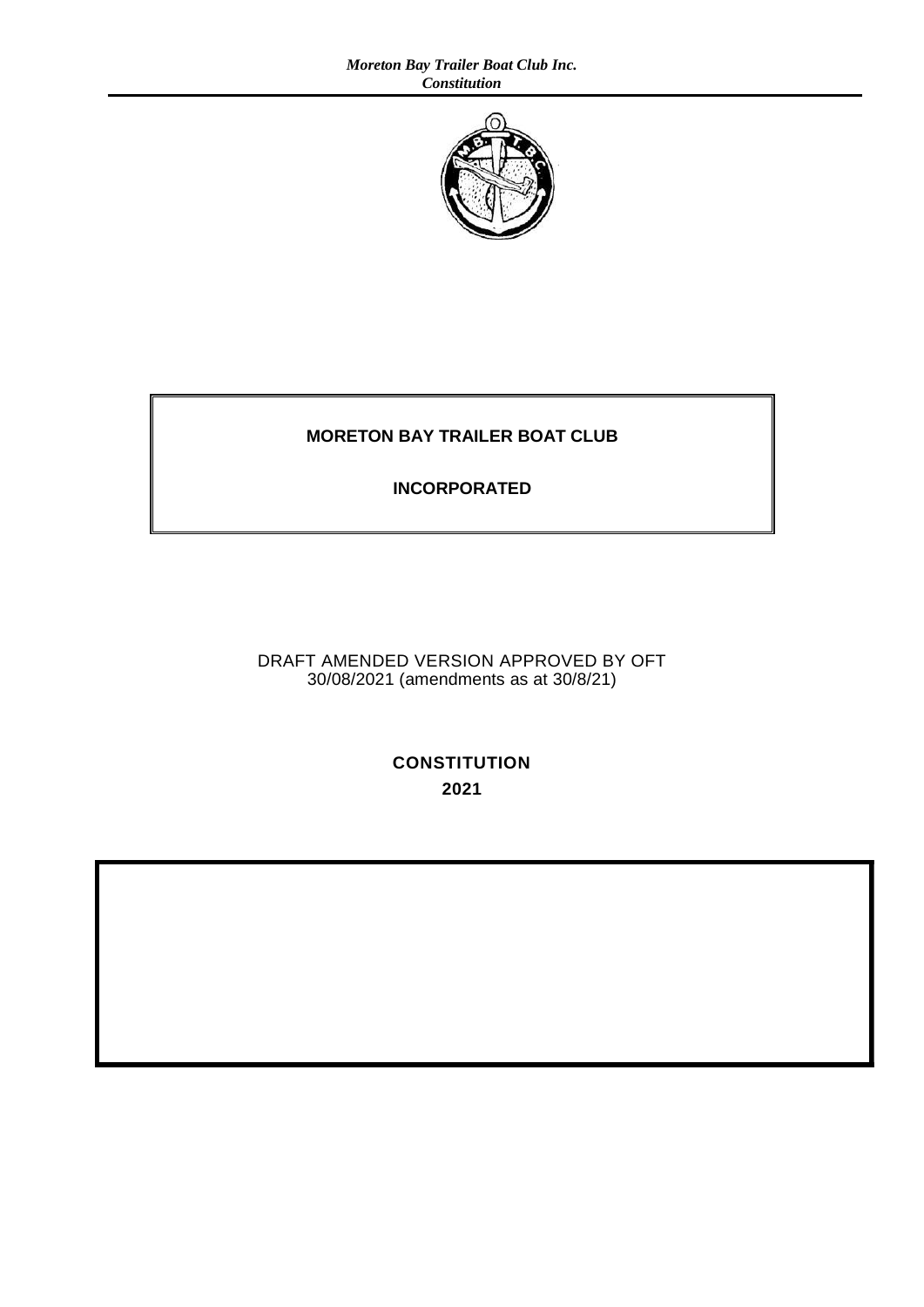# **1. NAME**

1.1. The name of the Incorporated Association is "The Moreton Bay Trailer Boat Club Incorporated".

# **2. DEFINITIONS**

- 2.1. MBTBC or "the Club" shall mean Moreton Bay Trailer Boat Club Incorporated.
- 2.2. Management and/or Management Committee shall mean the Management Committee of the Moreton Bay Trailer Boat Club Incorporated.
- 2.3. The Flag Officers of the Club shall be the Commodore, the Vice Commodore and the Rear Commodore.
- 2.4. Writing shall include all forms and methods of printing, and all other methods of representing and/or reproducing words or images in any visible form, always providing such writings are in the English language.
- 2.5. 'Chairman' shall apply to either male or female persons who chair meetings or committees within the Club and has no relevance, nor makes any reference, to the gender of the person performing that duty.
- 2.6. Words that refer to one gender shall be accepted as referring to both genders.

# **3. OBJECTS**

The Objects for which the Club is established are:

- 3.1. To encourage and promote all forms of recreational boating and fishing and associated water sports.
- 3.2. To foster a healthy spirit of sportsmanship.
- 3.3. To promote social activities among members.
- 3.4. To foster and develop safe boating procedures and to familiarize members with safe navigation of local waters.
- 3.5. To assist patriotic, charitable or community appeals.
- 3.6. To improve and protect the fishing in Moreton Bay and surrounding waters.
- 3.7. To produce and distribute publications with useful information for the members.
- 3.8. To provide unified representation to government and government authorities on matters of concern to the members.
- 3.9. To provide access to relevant courses and the facility for accreditation in courses and skills that promote safety at sea.
- 3.10. To provide and maintain premises and facilities at Manly Boat Harbour and at other locations around Moreton Bay or elsewhere, for the benefit and use of the members of the Club.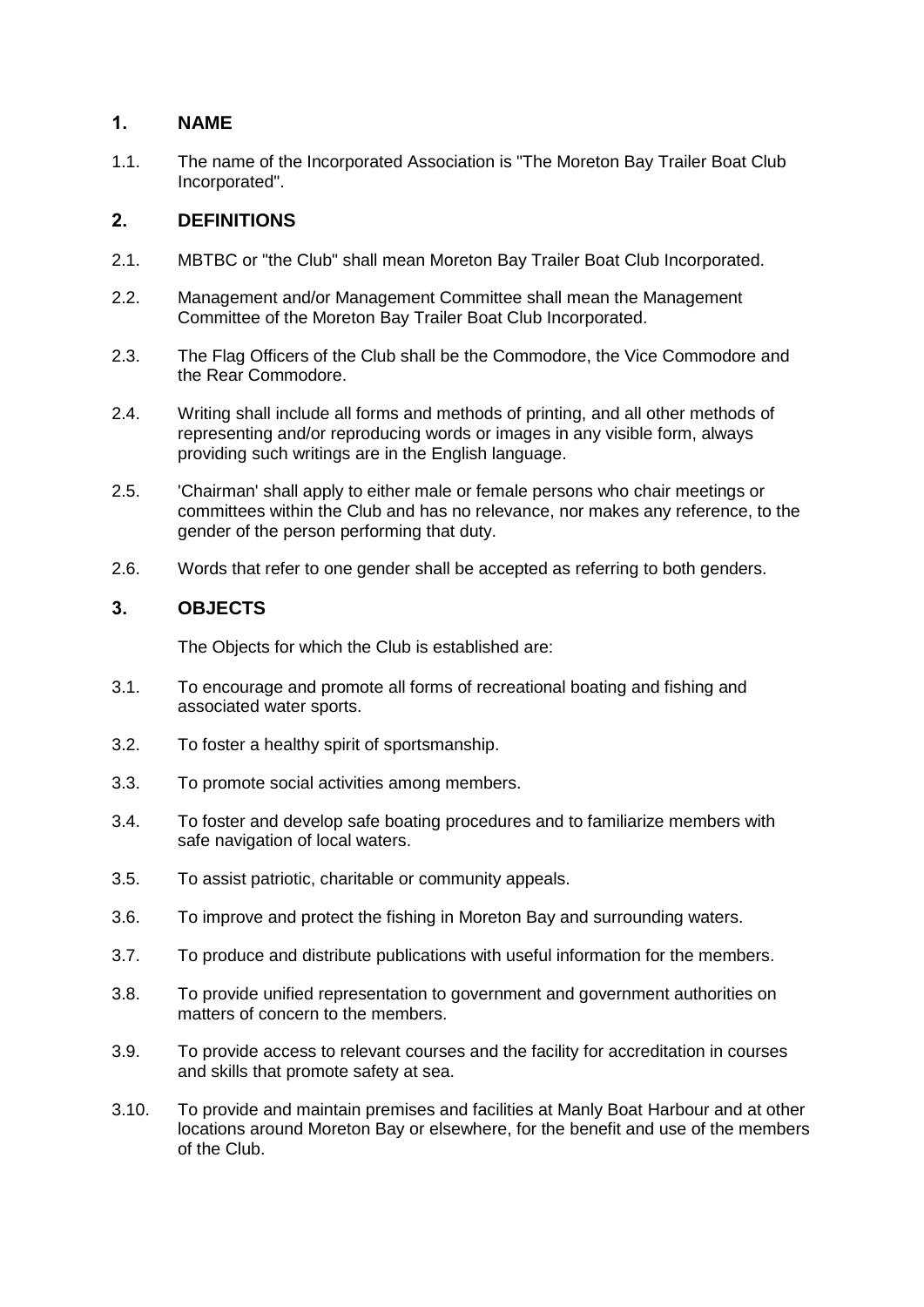# **4. POWERS**

The powers of the Club are:

- 4.1. The Club has in the exercise of its affairs, all the powers of an individual.
- 4.2. In furtherance of the objects of the Club, to buy, sell and deal in all kinds of articles, commodities and provisions, in liquid, solid and gaseous forms for the members of the Club, or persons frequenting the Clubhouse or Grounds.
- 4.3. To purchase, take on lease or in exchange, hire and otherwise acquire, any lands, buildings, easements or property, real and personal, and any rights or privileges which may be requisite for the purposes of, or capable of being conveniently used in connection with any of the objects of the Club: provided that in case the Club shall take or hold any property which may be subject to any trusts, the Club shall only deal with the same in such manner as is allowed by law, having regard to such trusts.
- 4.4. To construct, improve, maintain, develop, work, manage, carry out, alter or control any houses, buildings, grounds, works or conveniences which may seem calculated directly or indirectly to advance the Club's interests, and to contribute to, subscribe or otherwise assist and take part in the construction, improvement, maintenance, development, working, management, alteration or control thereof.
- 4.5. To enter into any arrangements with any Government or Authority that are incidental or conducive to the attainment of the objects and the exercise of the powers of the Club or to obtain from any such Government or Authority any rights, privileges and concessions which the Club may think are desirable to obtain and to carry out, exercise and comply with any such arrangements, rights, privileges and concessions.
- 4.6. To remunerate any person or body corporate for services rendered, or to be rendered, and whether by way of brokerage or otherwise, in placing or assisting to place or guaranteeing the placing of unsecured notes, debentures or other securities of the Club, or in or about the Club, or promotion of the Club, or in the furtherance of its objects.
- 4.7. To take or hold mortgages, liens or charges, to secure payment of the purchase price, or any unpaid balance of the purchase price, of any part of the Club's property, of whatsoever kind sold by the Club or any money due to the Club from purchasers and others.
- 4.8. To take any gift or property whether subject to any special trust or not, for any one or more of the objects of the Club, but subject always to the proviso in Rule 4.3.
- 4.9. To take, or otherwise acquire, and hold shares, debentures or other securities of any company or body corporate.
- 4.10. In furtherance of the objects of the Club, to lend and advance money or give credit to any person or body corporate, to guarantee and give guarantees or indemnities for the payment of money or the performance of contracts or obligations by any person or body corporate and otherwise to assist any person or body corporate.
- 4.11. To borrow or raise money either alone or jointly with any other person or legal entity in such manner as may be thought proper and whether upon fluctuating advance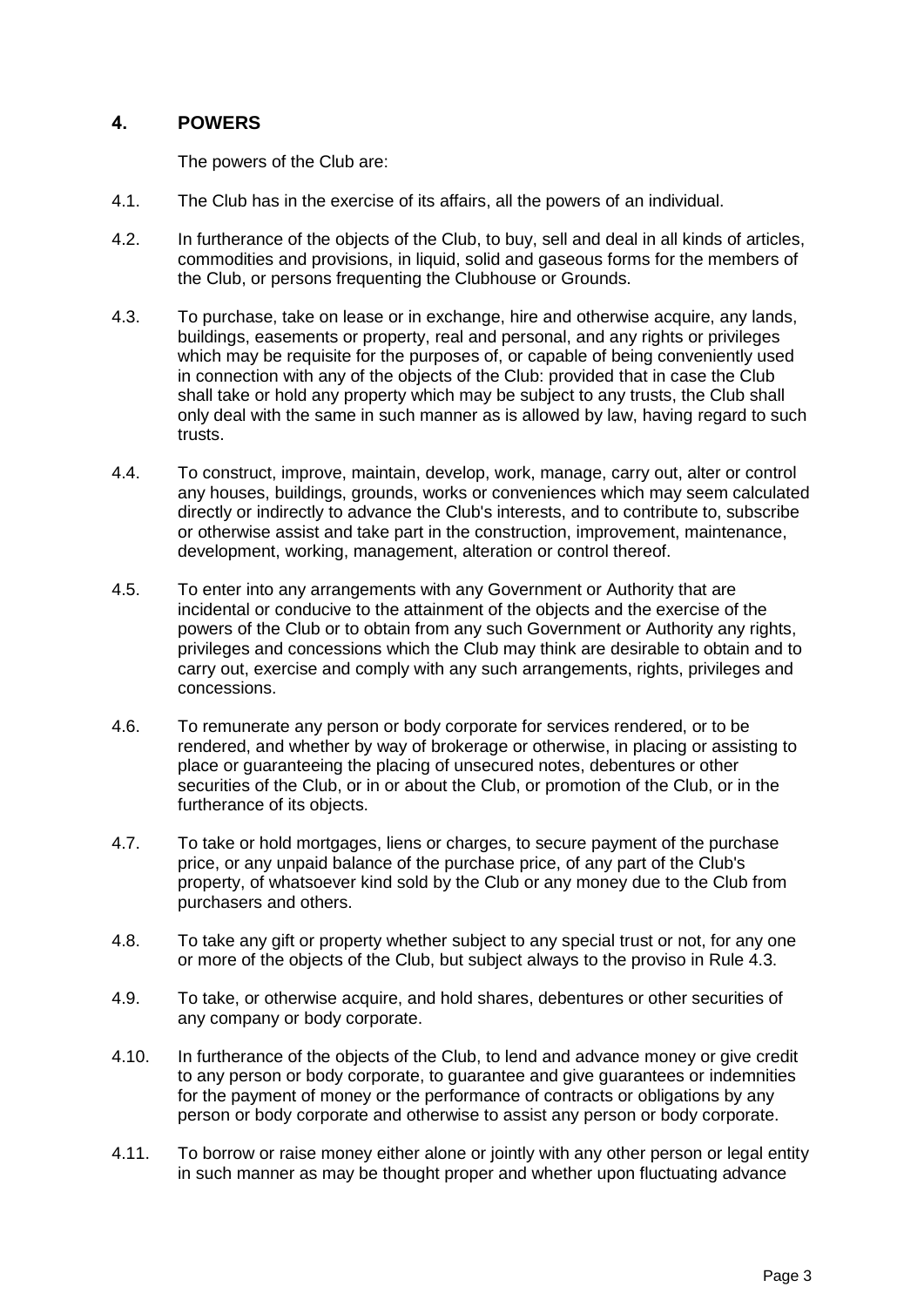account or overdraft or otherwise to represent or to secure any money and further advances borrowed or to be borrowed alone or with others as aforesaid by notes secured or unsecured, debentures or debenture stock, perpetual or otherwise, or by mortgage, charge, lien or other security upon the whole or any part of the Club's property or assets present or future and to purchase, redeem or pay off any such securities.

- 4.12. To borrow money from members at a rate of interest not exceeding the interest at a rate charged by bankers in Brisbane at that time for overdrawn accounts on money lent, whether the term of the loan be short or long, and to mortgage or charge its property or any part thereof and to issue debentures and other securities, whether outright or as security for any debt, liability or obligation of the Club and to provide and pay off any such securities.
- 4.13. To take such steps by personal or written appeals, public meetings or otherwise, as may from time to time be deemed expedient for the purpose of procuring contributions to the funds of the Club, in the shape of donations, annual subscriptions or otherwise.
- 4.14. To print and publish any newspapers, periodicals, books or leaflets that the Club may think desirable for the promotion of its objects.
- 4.15. In furtherance of the objects of the Club to sell, improve, manage, develop, exchange, lease, dispose of, turn to account or otherwise deal with all or any part of the property and rights of the Club.
- 4.16. To draw, make, accept, endorse; discount, execute and issue promissory notes, bills of exchange, bills of lading and other negotiable or transferable instruments.
- 4.17. To do all such things as are incidental or conducive to the attainment of the objects and the exercise of the powers of the Club.
- 4.18. Subject to Rule 43.12. to subscribe to, become a member of, and cooperate with any other association, club or organisation, whether incorporated or not, whose objects are altogether, or in part similar to those of the Club provided that the Club shall not subscribe to, or support with its funds, any Club, association or organisation which does not prohibit the distribution of its income and property among its members to an extent at least as great as that imposed on the Club under, or by virtue of Rule 46.
- 4.19. To invest and deal with any monies of the Club not immediately required as it may think fit and from time to time vary, transpose or realise such investments.
- 4.20. Provided that any and all investments recommended by the Honorary Treasurer, or other party, shall be approved by the Management Committee prior to any monetary transactions being made.
- 4.21. The income and property of the Club shall be applied solely towards promoting the Objects of the Club as set out in Rule 3.
- 4.22. To appoint, employ, remove or suspend such managers, clerks, secretaries, servants, workmen and other persons as may be necessary or convenient for the efficient operation of the Club.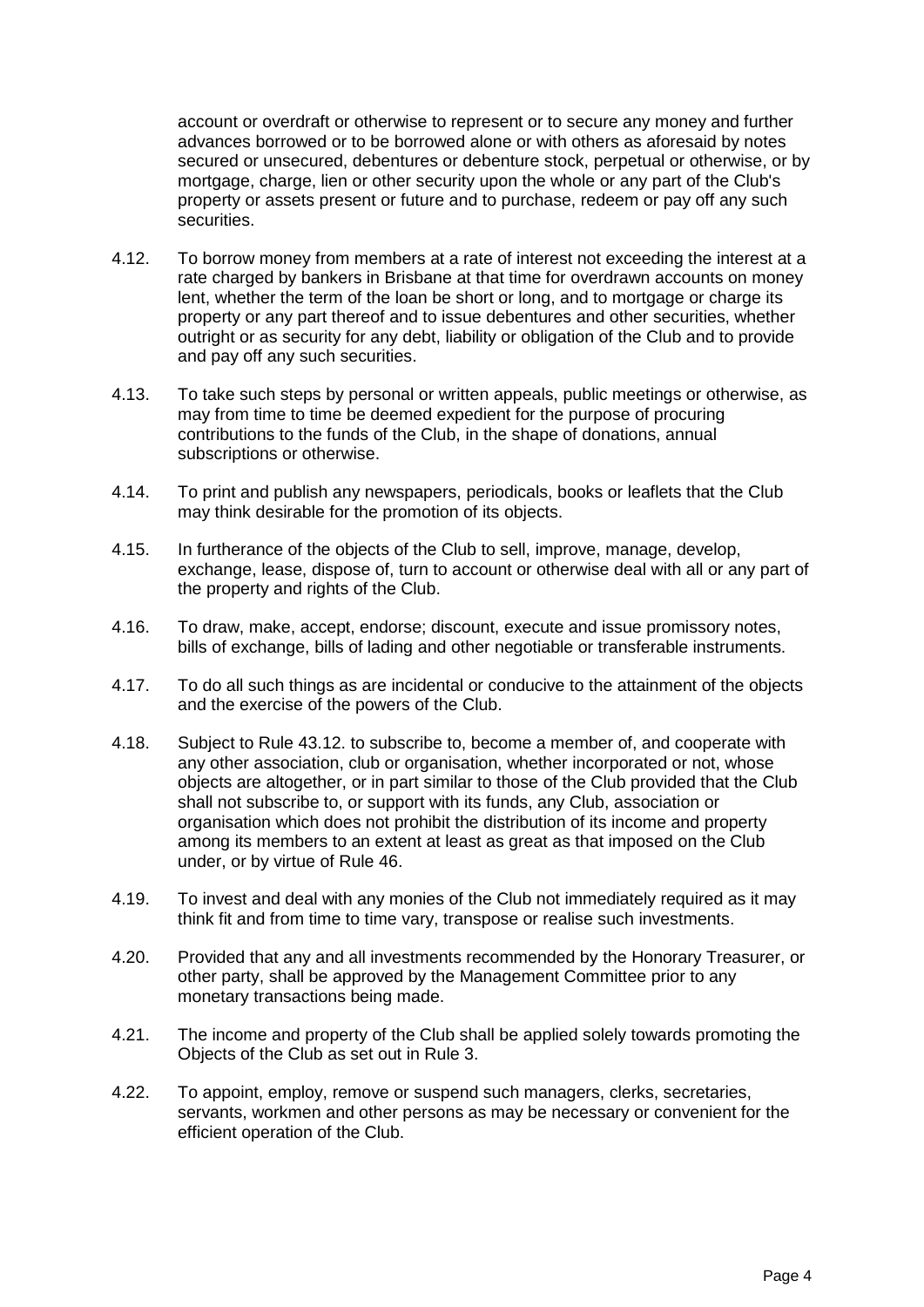4.23. To enter into Agreements and Reciprocal Rights arrangements with other similar clubs and associations so as to allow access for Club members to their premises and/or facilities in return for the reciprocal access of their members to Club premises and/or facilities.

# **5. QUALIFICATIONS FOR MEMBERSHIP**

- 5.1. The following persons shall be eligible for Membership of the Club
	- 5.1.1. Any person who has attained the age of 18 years and is considered by the Management Committee to be suitable members of the Club.
	- 5.1.2. Any person who supports the objects of the Club and is interested in boating activities.
	- 5.1.3. Any person under the age of 18 may be accepted as a Cadet in accordance with the provisions of Rule 6.7.
- 5.2. Staff employed by the Club are not eligible for any form of Membership of the Club.

# **6. CLASSES OF MEMBERSHIP**

The Membership shall consist of the following classes:

6.1. Honorary Life Membership.

The Management Committee shall have the power, in consideration of special services rendered to the Club by a Member, to nominate such Member as an Honorary Life Member. Such nominees, not to exceed one in any one year, if confirmed by the unanimous vote of all Management Members entitled to vote, the nominee shall be declared an Honorary Life Member, and be entitled to all privileges of the Club without payment of any further subscriptions.

- 6.2. Life Members.
	- 6.2.1. The existing Life Members who were admitted to "Life Membership" In 1974, and again in 2000, upon payment of a once only sum of money as determined by the Management Committee of the day and were admitted to Membership of the Club on the condition of never having to pay any further Annual Subscriptions for the duration of their life time.
	- 6.2.2. Life Members in this category as at 1 February 2019 are granted the same privileges and enjoy the same conditions as Full Members.
	- 6.2.3. The Management Committee shall have the power, from time to time, to invite all financial Full Members to apply to become a Life Member in consideration of the payment of such lump sum fees as the Management Committee may from time to time determine and on such other terms as may be set out in the invitation.
	- 6.2.4. Upon receipt of any such application, the Management Committee may, as it sees fit, reject the application or accept the application.
	- 6.2.5. If the application is accepted, upon payment of the lump sum fees referred to in the invitation, the member shall be granted the same privileges and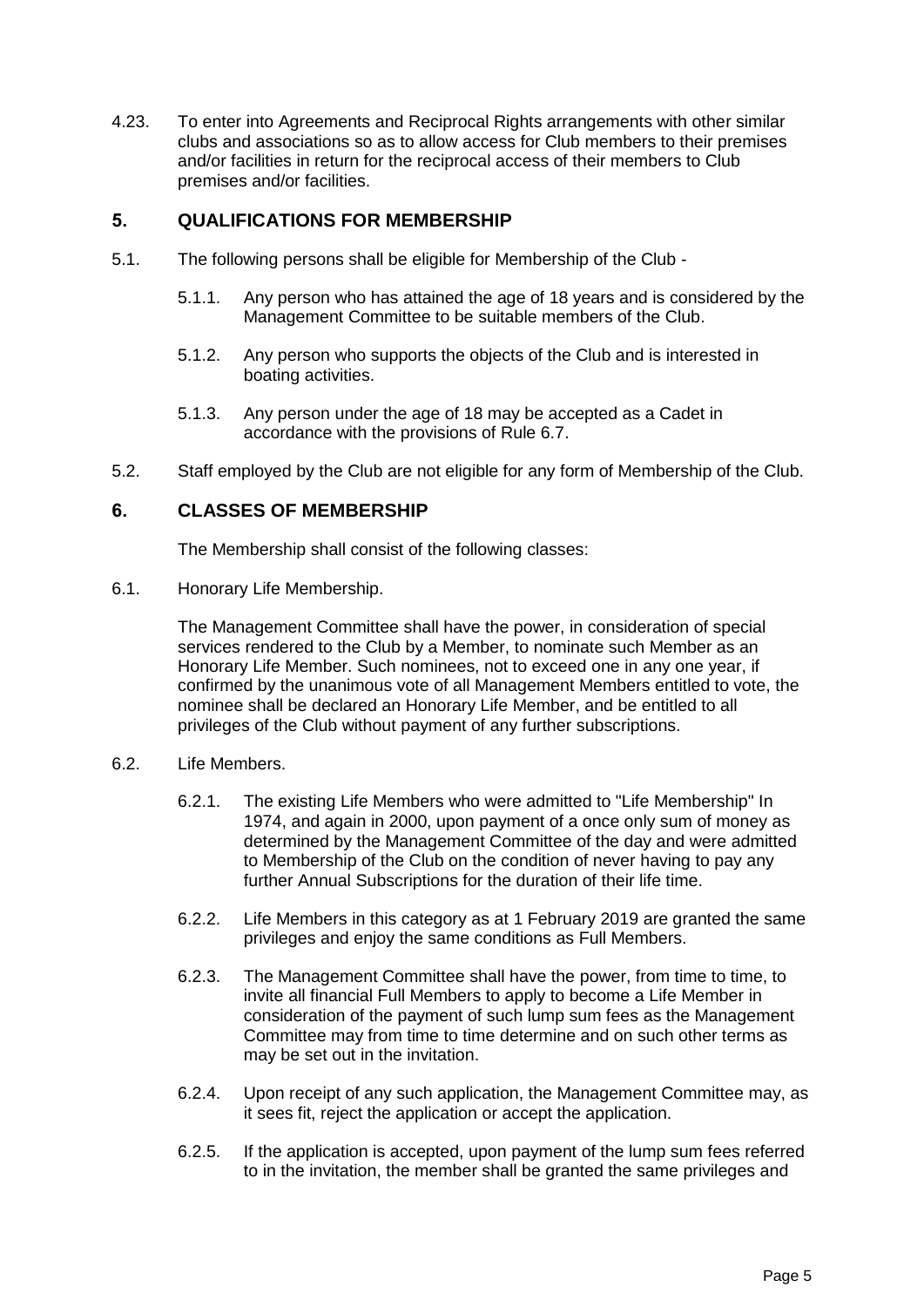enjoy the same conditions as Full Members during their lifetime and shall become a Life Member.

- 6.2.6. Life Membership is non-transferable.
- 6.3. Full Members.

A Full Member shall be a person who has been accepted in accordance with the Rules and By-Laws of the Club and has paid his dues in accordance with Rule 8.3. Full Members shall be entitled to the full privileges of the Club.

- 6.4. Country Crew.
	- 6.4.1. Country Crew Membership is closed and no more members may be admitted to this category.
	- 6.4.2. Country Crew Membership was available to Regular Members whose place of residence is moved outside a 200km radius from Brisbane at the discretion of, and under such conditions as decided by, the Management Committee from time to time.
	- 6.4.3. Such members shall retain their rights to Regular Membership on their return to Brisbane but shall only have the same rights as Social Members as per Rule 6.8. while classified as Country Crew.
	- 6.4.4. No person may join as Country Crew. This classification is only attainable from Regular Membership.
	- 6.4.5. The Annual Subscription for Country Crew shall be a percentage of the Annual Subscription as set for Regular Members.
	- 6.4.6. This percentage shall be set either Management Committee from time to time.
- 6.5. Retired Members.
	- 6.5.1. Members aged sixty five or over, who have permanently retired from their occupation and who have been Full Members for no less than ten years continuously at the time of their permanent retirement, may apply to Management Committee to have their membership subscription reduced to the special Retired Members Rate, whilst still retaining the full privileges of Full Members including the right to vote.
	- 6.5.2. The Annual Subscription for Retired Members shall be set as a percentage of the Annual Subscription as set for Full Members.
	- 6.5.3. This percentage shall be set by the Management Committee from time to time.
- 6.6. Junior Members.
	- 6.6.1. Persons under the age of thirteen (13) years desirous of acquiring knowledge of boating may, subject to approval by Management Committee, be enrolled as Junior Members.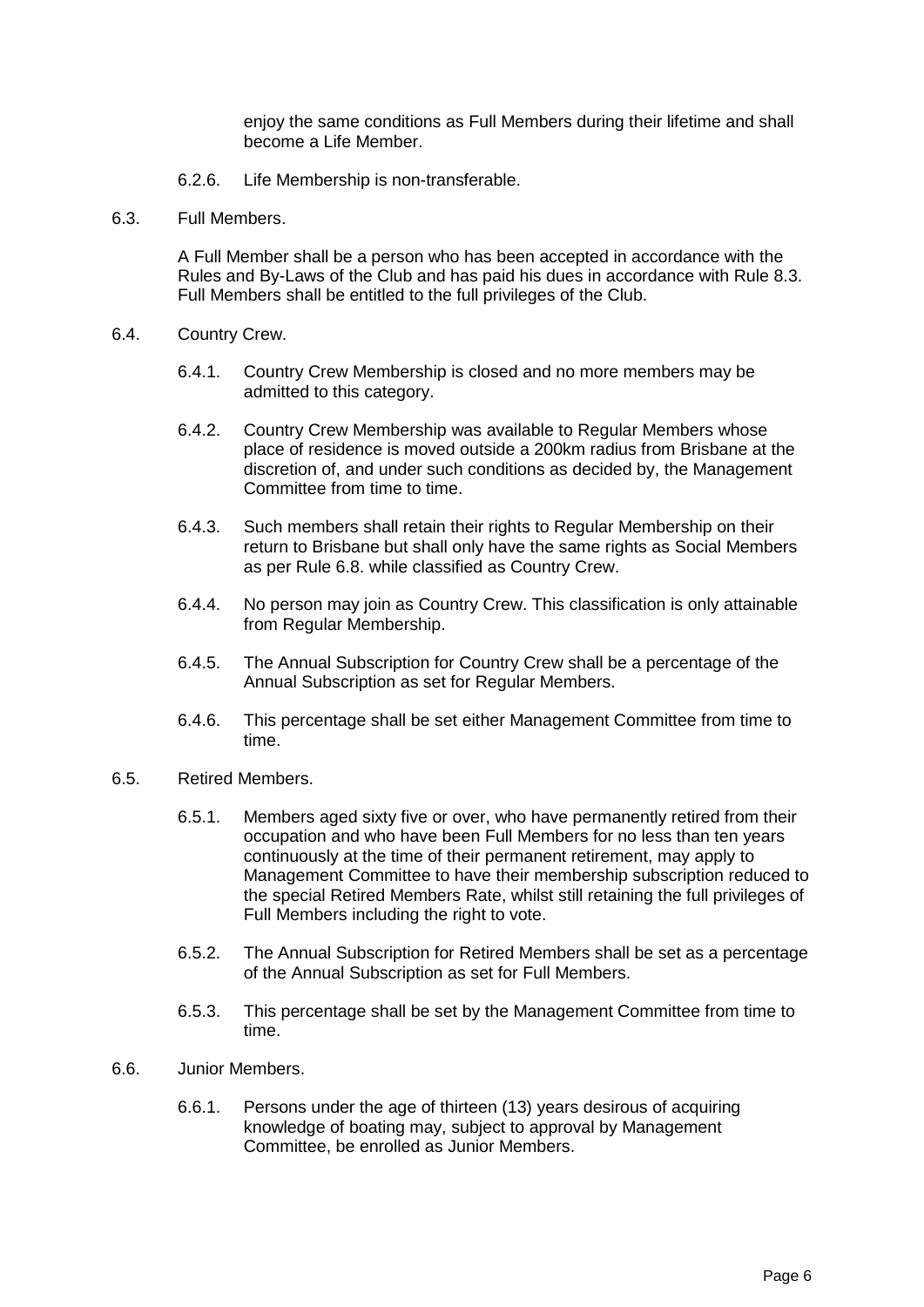- 6.6.2. Junior Members may participate in Club events and avail themselves of the dining room facilities. They shall not be eligible to vote at meetings, nominate candidates for membership or office, or hold any office in the Club. They shall not drink or purchase alcoholic refreshments in the Clubhouse, nor bring visitors to the Club.
- 6.6.3. Junior Members who have enrolled as such for two years prior to attaining the age of 18, upon election to Full Membership, shall not be liable for the payment of any joining fee.
- 6.6.4. The Annual Subscription for Junior Members shall be a percentage of the Annual Subscription as set for Full Members.
- 6.6.5. This percentage shall be set by the Management Committee from time to time.

#### 6.7. Social Members.

- 6.7.1. Social Membership shall be available to those who wish to make use of the Clubhouse Social facilities only, and to have access to the Club's gaming machines, dining room and bar and lounge facilities together with the social activities and entertainment provided.
- 6.7.2. Social Members, upon payment of the relevant joining and/or Subscription fees as currently in force and who have been approved by Management, shall be admitted to the Club subject to the conditions that apply to Social Members as set by the Management Committee from time to time.
- 6.7.3. The Annual Subscription for Social Members shall be set by the Management Committee from time to time.

# **7. MEMBERSHIP APPLICATIONS**

- 7.1. Applicant for any class of membership of the Club shall make application in the prescribed form.
- 7.2. Each application for Full Membership must be signed by a proposer and seconder both of whom shall be either Honorary Life Members, Life Members, Full Members or Retired Members of the Club of at least twelve (12) months standing.
- 7.3. Applications for Social Membership, may, in the discretion of the Management Committee, be accepted by the Management Committee without the need for a proposer and seconder.

### **8. JOINING FEES & ANNUAL SUBSCRIPTIONS**

- 8.1. The Joining fees for Membership shall be such sum as the members entitled to vote, shall determine from time to time at any General, Annual General or Special General Meeting.
- 8.2. The Joining fees for each class of membership shall be payable at such time and in such a manner as the Management Committee shall from time to time determine.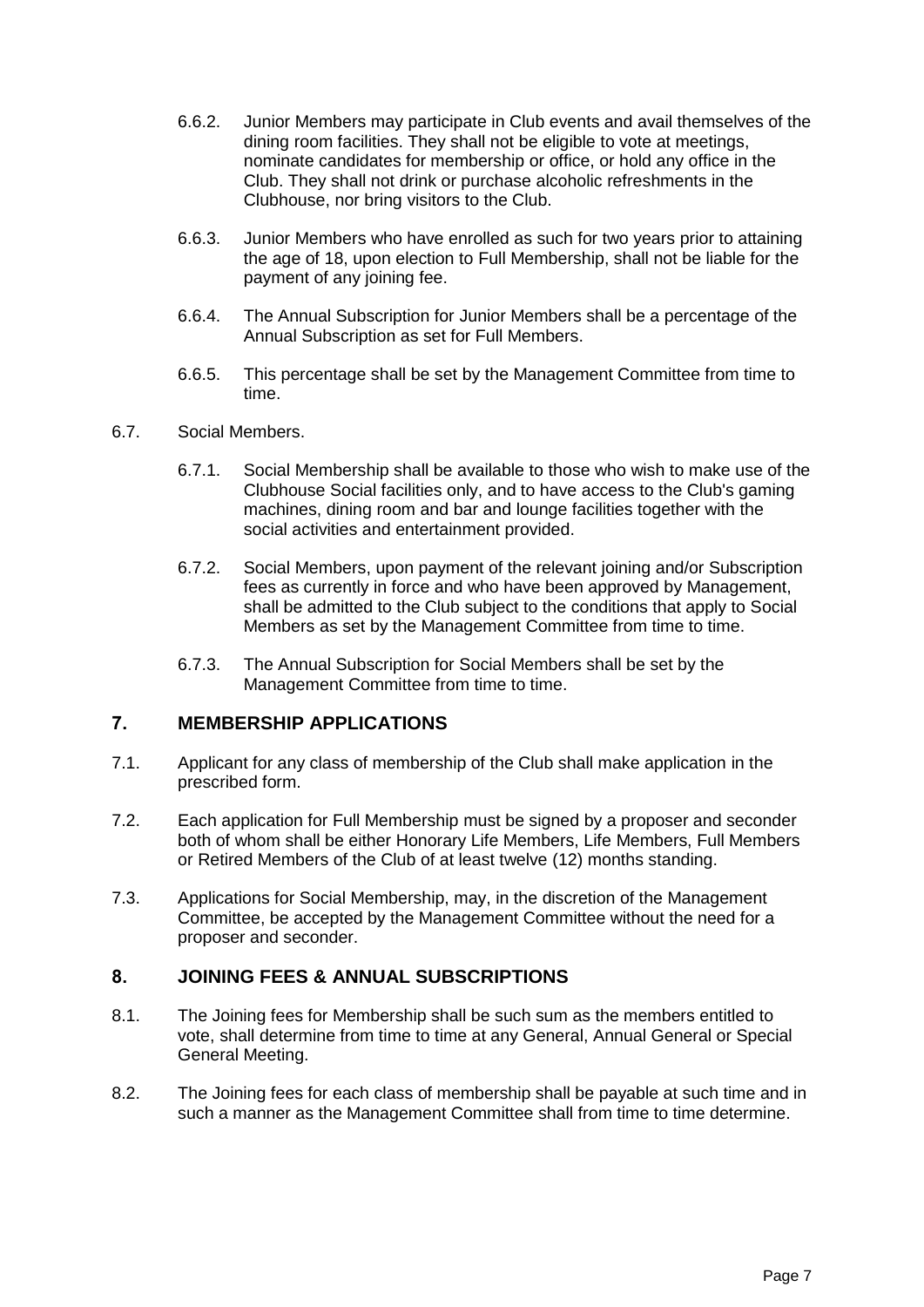- 8.3. The Annual Subscription of Full Members shall be as decided on from year to year by a special resolution passed at a General, Special General or Annual General Meeting.
- 8.4. Any motion to increase any Joining Fee or Annual Subscription shall be put and debated at a General, Special General or Annual General Meeting prior to the completion of the Club Year at the end of April.

### **9. ADMISSION AND REJECTION OF MEMBERS**

- 9.1. Admission of all applicants for membership of the Club shall be determined by the Management Committee. A candidate for membership shall be admitted on a majority vote of Management Committee Members present and entitled to vote at such a meeting. Such vote to be by secret ballot if any Committee Member shall so require.
- 9.2. Upon the acceptance or rejection of an application for membership, the Honorary Secretary shall forthwith notify the applicant in writing of such acceptance or rejection.
- 9.3. The prospective member whose application has been rejected may apply in writing within thirty days of being notified, to appeal against his rejection. The Honorary Secretary shall convene a Special Management Committee meeting as soon as is convenient within three months of receipt of such written notice of appeal against his rejection from admission to Membership.
- 9.4. The decision of this Special Management Committee Meeting called as per Rule 9.3 shall be final.
- 9.5. Any person rejected for Membership for whatsoever reason may not reapply for Membership until a period of at least twelve (12) months has elapsed.

### **10. REGISTER OF MEMBERS**

- 10.1. The Management Committee shall cause a Register of Members to be kept. The names and residential addresses of all persons admitted to membership of the Club and the dates of their admission shall be entered in the Register.
- 10.2. Particulars shall also be entered into the Register of the deaths, resignations, terminations and reinstatements of membership, and any further particulars as the Management Committee, or the members at any General Meeting, may require from time to time.
- 10.3. The Register shall be open for inspection at all reasonable times by any member who applies to the Honorary Secretary for such inspection.
- 10.4. A Boat Register showing the name and details of boats currently owned and operated by Club members shall be established and maintained in order to be available for publication as required.

# **11. RESIGNATION OF MEMBERSHIP**

11.1. A member may resign from the Club at any time by giving notice in writing to the Honorary Secretary. Such resignation shall take effect at the time such notice is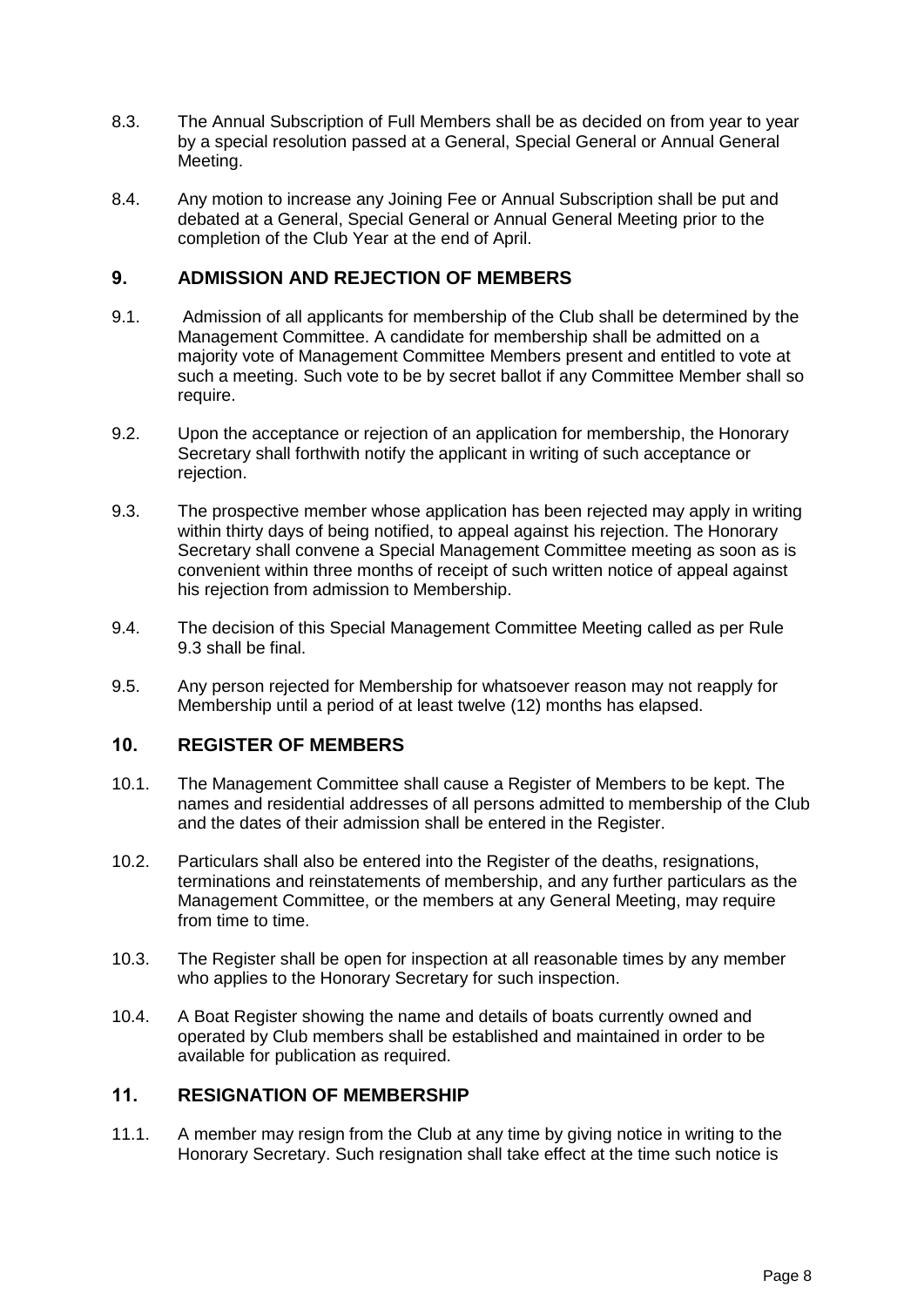received by the Honorary Secretary, unless a later date is specified in the notice, when it shall take effect on the later date.

11.2. A member who has resigned his membership in writing may, at the discretion of the Management Committee and subject to the clauses and provisions of Rule 12, may be re-admitted to membership without payment of the Joining Fee.

### **12. TERMINATION OR SUSPENSION OF MEMBERSHIP**

- 12.1. Management shall have the power to terminate or suspend (for such period and on such terms as determined by the Management Committee in its sole discretion) the Membership of any member -
	- 12.1.1. Who has Membership Fees in arrears for a period of two months or more, or
	- 12.1.2. As the result of the findings of a Conduct Committee convened in accordance with Rule 29.
- 12.2. A member suspended or expelled shall not be entitled to any refund of subscriptions previously paid and shall remain responsible for any subscriptions or other monies remaining unpaid at the time of their suspension or expulsion.

# **13. MEMBERSHIP RESTRICTION**

- 13.1. The Management Committee at its discretion may limit the number of members in any Class of Membership. This limitation shall be applied for a specified period and the reasons for making this limitation shall be explained to the members at the next General, Special General or Annual General Meeting.
- 13.2. Applications received after any closure shall have their names recorded in date sequence on a waiting list and their applications shall come forward for consideration as and when vacancies occur in the order in which they were recorded.

### **14. TRANSFER OF MEMBERSHIP AND MEMBERSHIP BENEFITS**

- 14.1. Membership of any category is not transferable.
- 14.2. The benefits of Membership may not be transferred to any family member, friend or other person by allowing use of the Members Membership Card or other access devices supplied by the Club to the Member.
- 14.3. Disregard of Rule 14.2 may result in action by the Management Committee under the provisions of Rule 12.

# **15. RULES AND REGULATIONS**

15.1. Every member shall be bound by and submit to the Constitution, By-Laws and Rules of the Club.

### **16. VISITORS**

16.1. Members, other than Junior Members, shall have the right of introducing visitors of good character and reputation to the Club's facilities and Club events subject to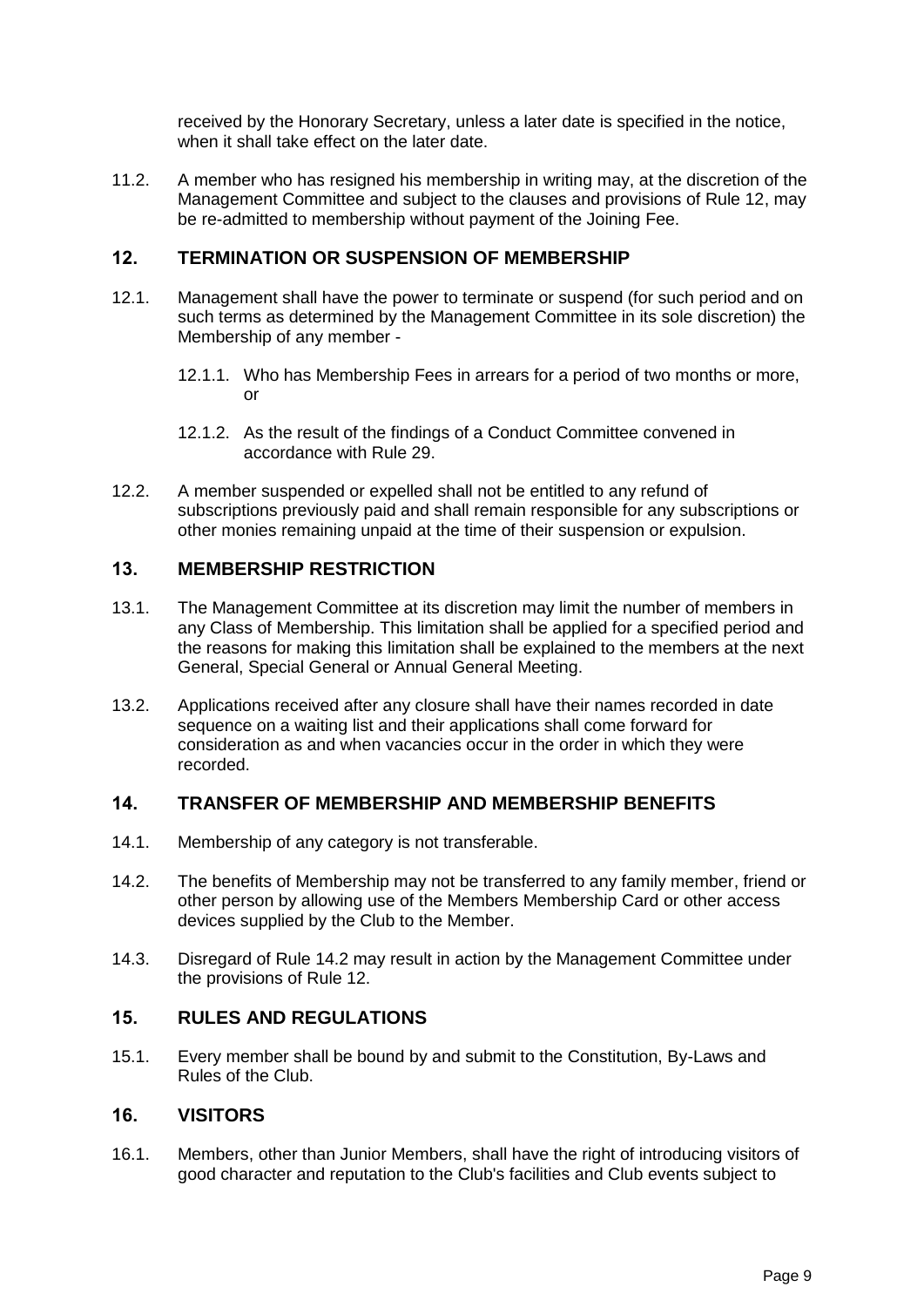entering of such visitor's name and address together with the member's signature and membership number in the Visitors Book in the manner prescribed from time to time.

- 16.2. The Management Committee shall have the power to exclude visitors from the Clubhouse and grounds from time to time and the power to delegate this power to its manager or other staff as determined from time to time.
- 16.3. Members shall not introduce to the Club premises any person who has been rejected as a candidate of the Club, or who has been expelled from the Club, or who has been struck off the Club membership roll as unfinancial.
- 16.4. Members shall be responsible for the conduct and dress of their visitors whilst in the Clubhouse or Grounds.
- 16.5. Visitors shall be allowed the use of all Clubhouse facilities provided they abide by the By-Law and other rules of the Club and the requirements of the Liquor Act, Gaming Act and any other laws which affect the operation of the Club, as regards visitors and guests.

### **17. MARINA BERTH HOLDERS AND VISITORS**

- 17.1. Save as provided in Rule 17.5, all owners of a vessel berthed in a marina berth in the marina operated by MBTBC Marina Ltd ("the Marina") are required to be Members of the Club.
- 17.2. Short term visitors owning a vessel berthed in the Marina shall be considered visitors as per Rule 16.
- 17.3. Long term visitors berthed in the Marina must apply to join as and become, Full Members unless they are an Honorary Life Member, Life Member or a Country Member and in all cases, must remain a member of one of those categories for at least the duration of their vessel being berthed in the Marina.
- 17.4. For the purposes of Rule 17, a "short term visitor" shall be the owner of a vessel which is berthed in the Marina for a period of 3 months or less in any 12 month period and a "long term visitor" shall be the owner of a vessel which has been berthed in the Marina for a period longer than three months in any 12 month period and who continues to berth that vessel in the Marina thereafter. For the sake of clarity, if there is more than one owner of a vessel deemed to be a "long term visitor" only one owner of the vessel is required to become a Full Member.
- 17.5. In the event the owner of a vessel which is a long term visitor is not an individual but for example, a company, an individual who has an interest in or a degree of control over the owner of the vessel, must be a Member of the type referred to in Rule 17.3.

### **18. OFFICE BEARERS**

- 18.1. The Officers of the Club shall be
	- 18.1.1. A Patron shall be selected from time to time by the Management Committee and submitted to the Members for approval at the next subsequent Annual General Meeting.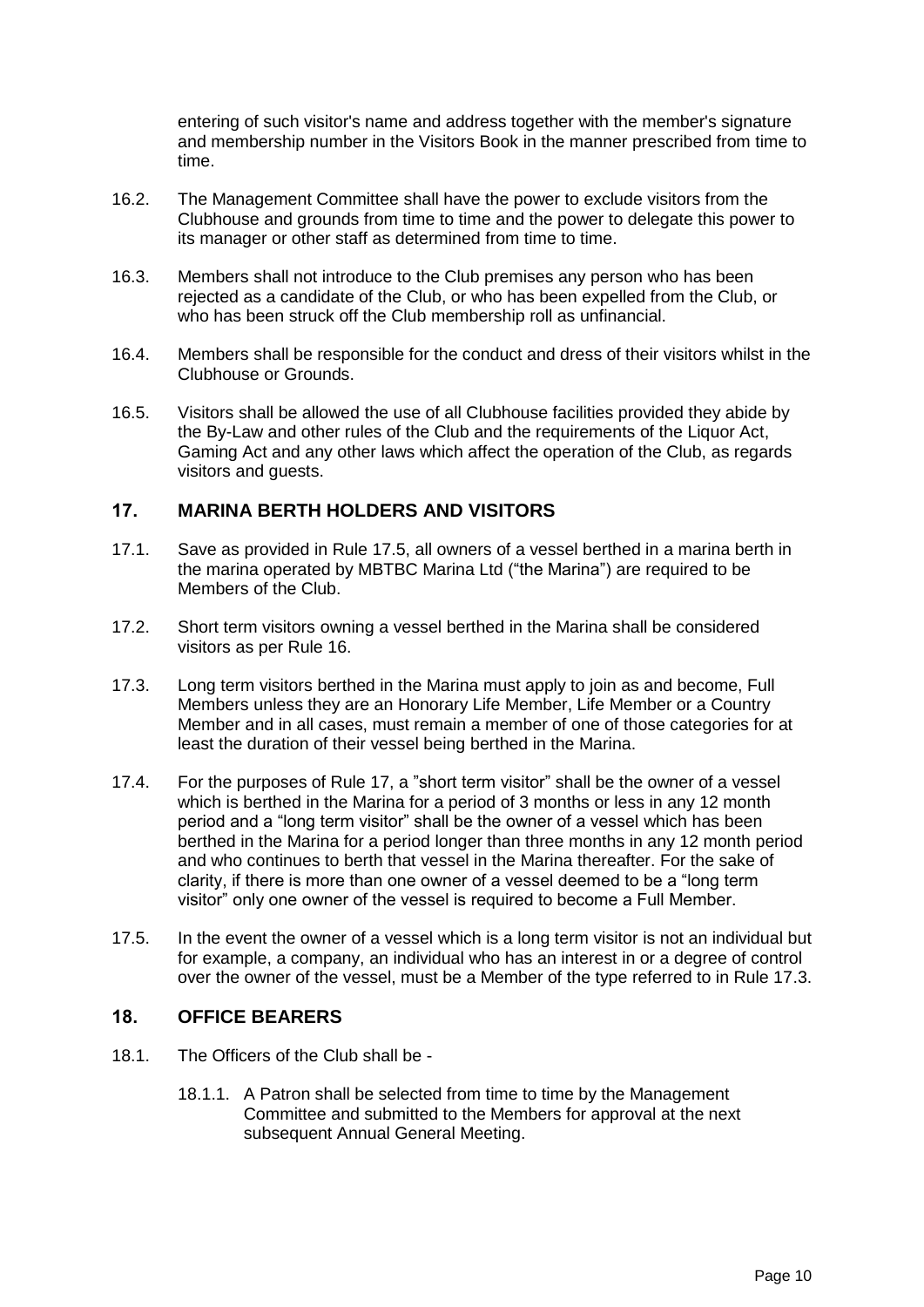- 18.1.2. A Commodore, a Vice Commodore and a Rear Commodore who shall be collectively known as "The Flag Officers".
- 18.1.3. An Honorary Secretary;

18.1.4. An Honorary Treasurer.

- 18.2. All of those listed in Rules 18.1.2, 18.1.3 & 18.1.4 shall be financial members of the Club in a membership Class that entitles them to vote at any meeting.
- 18.3. The Flag Officers of the Club must be boat owners or involved in boating activities at the time of election or re-election to office.

### **19. DUTIES OF OFFICE BEARERS**

- 19.1. The Commodore
	- 19.1.1. The Commodore shall carry the ultimate responsibility for the operation, growth and membership of the Club and in all ways is responsible for the well-being of the Club, its finances and assets.
	- 19.1.2. The Commodore shall chair all meetings at which he is present, or shall nominate a chairman to act in his place even though he may remain, and participate in the meeting.
	- 19.1.3. The Commodore when he considers it is pertinent and necessary may instruct the Honorary Secretary to call Special Meetings.
- 19.2. The Vice Commodore
	- 19.2.1. The Vice Commodore shall assist the Commodore in the general duties of the running and managing of the Club.
	- 19.2.2. In the absence of the Commodore to act in his stead.
	- 19.2.3. To exercise control over the group of Sub-committees allocated to him as his responsibility.
- 19.3. The Rear Commodore
	- 19.3.1. The Rear Commodore shall assist the Commodore and the Vice Commodore in their duties of running and managing of the Club.
	- 19.3.2. In the absence of the Vice Commodore to act in his stead.
	- 19.3.3. In the absence of both the Commodore and Vice Commodore to be responsible for the running and managing the Club.
	- 19.3.4. To exercise control over the group of Sub-committees allocated to him as his responsibility.
- 19.4. The Honorary Secretary
	- 19.4.1. To give notice of all meetings.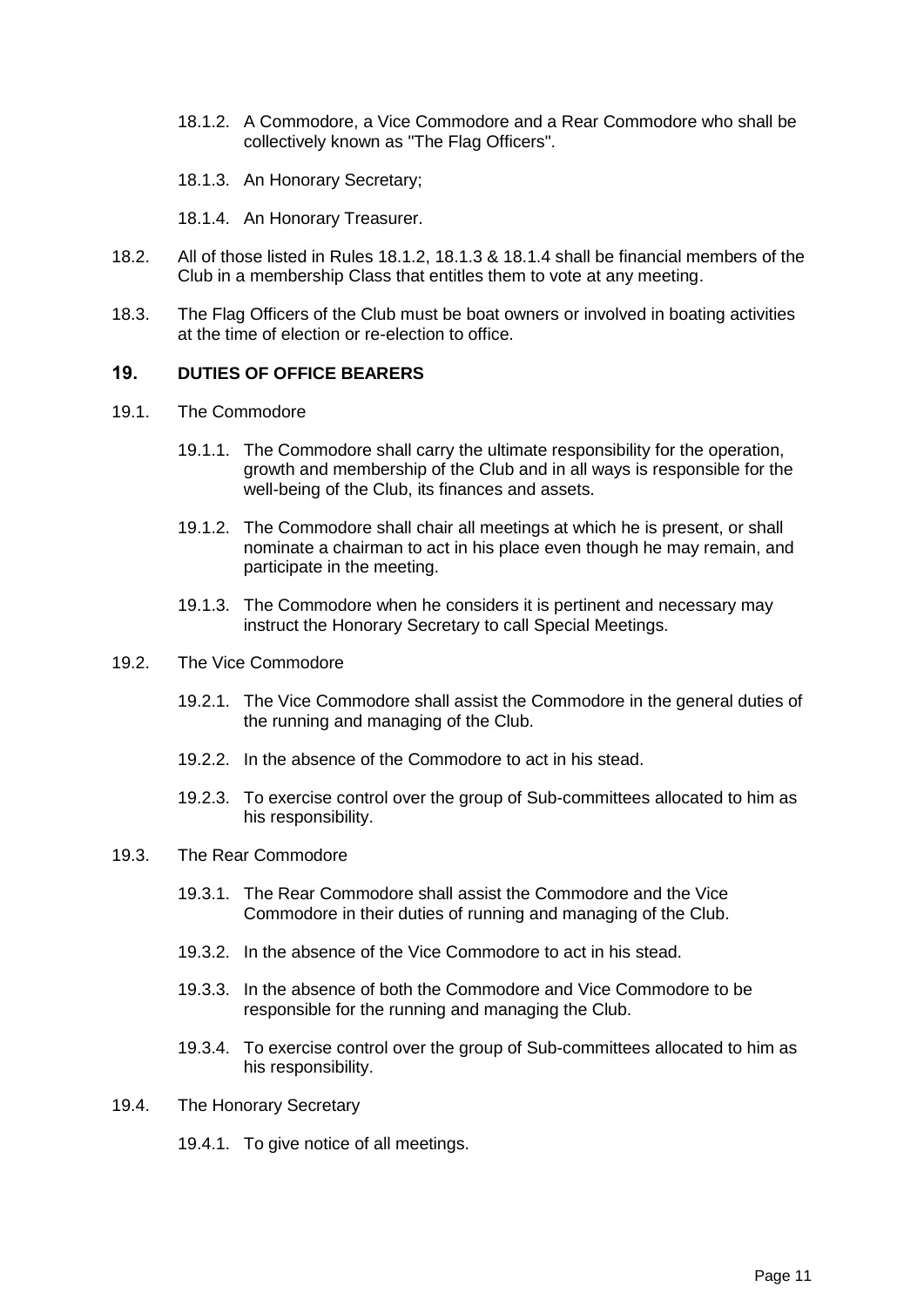- 19.4.2. The Honorary Secretary shall cause full and accurate minutes of all questions, matters, resolutions and other proceedings of all Management Committee Meetings, Special Management Meetings, Annual General Meetings, Special General Meetings and General Meetings to be entered in a book, or by suitable electronic means, provided that hard copies are made available for inspection, at all reasonable times, by any financial Member, who has applied to the Honorary Secretary for that inspection.
- 19.4.3. For the purposes of ensuring the accuracy of the recording of such minutes, the minutes of every Management Committee or Special Management Meeting shall be signed by the Chairman of that meeting, or the Chairman of the next succeeding Management Committee or Special Management Meeting verifying their accuracy. Similarly, the minutes of every Annual General, Special General or General Meeting shall be signed by the Chairman of that meeting or the Chairman of the next succeeding Annual General, Special General or General Meeting.
- 19.4.4. To keep or cause to be kept a Membership Register in accordance with Rule 10.
- 19.4.5. To conduct all correspondence to the satisfaction of the Commodore and file all documents connected with the business of the Club.
- 19.4.6. To prepare an Agenda Sheet of the business of each Management, Special Management, Annual General, Special General or General Meeting and to assist in the preparation of agendas for any other Club Meeting on request.
- 19.4.7. To acquaint Club Officials and new members of their election.
- 19.4.8. To attend all meetings of the Club with all the necessary books, papers and electronic media and in case of his inability to do so, to cause such books, papers and electronic media to be conveyed to the place of the meeting.
- 19.4.9. To discharge such other duties as are usually discharged by Secretaries or as devolved upon him under these Articles.
- 19.4.10. Should the Honorary Secretary through absence or for any other reason be temporarily unable to attend to his duties the Management Committee shall have the power to appoint another member of the Committee to act in his stead until such time as the Honorary Secretary can resume his duties.
- 19.4.11. In the exercise of his duties to be subject generally to the direction of and be controlled by the Commodore.
- 19.5. The Honorary Treasurer
	- 19.5.1. To exercise general supervision over the accounts of the Club subject to the direction of the Committee, and in accordance with Rule 43.
	- 19.5.2. To report the financial position of the Club to each regular meeting of the Management Committee and General Meeting and to any other Committee meeting, or to the Commodore as may be required by the Management Committee or the Commodore.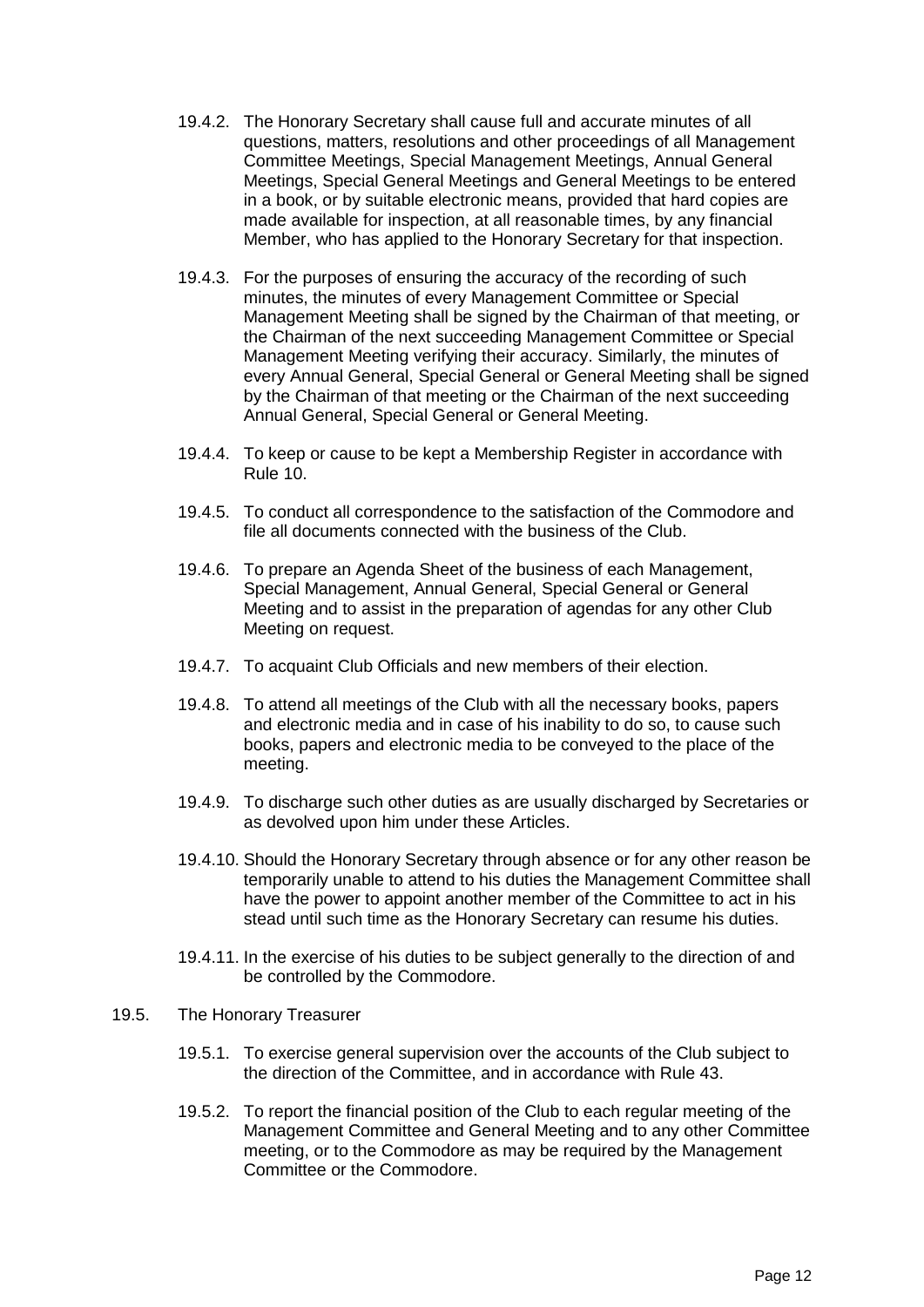- 19.5.3. To pay or cause to be paid all wages due to any employees of the Club and keep or cause to be kept wage books and other relevant records and/or electronic media, and do or cause to be done all such things required by statute or other legal requirement governing such matters.
- 19.5.4. To produce a Budget for the coming year as soon as possible after the end of the Club Financial Year.
- 19.5.5. To monitor, adjust and maintain as necessary the Budget as the Club Year progresses.
- 19.5.6. Immediately upon relinquishment of his office to deliver or cause to be delivered to the Management Committee, or the newly appointed Honorary Treasurer, all books, records, vouchers, documents, etc., and all moneys belonging to the Club.
- 19.5.7. To discharge all such other duties as devolved upon him under this set of Rules.
- 19.5.8. Should the Honorary Treasurer through absence or for any other reason be temporarily unable to attend to his duties, the Management Committee shall have the power to appoint another member of the Committee to act in his stead until such time as the Honorary Treasurer can resume his duties.
- 19.5.9. In the exercise of his duties, to be subject generally to the direction of, and controlled by, the Commodore.

#### **20. MANAGEMENT COMMITTEE**

- 20.1. The business and affairs of the Club shall be vested in a Committee elected each year at the AGM which may be comprised of Honorary Life Members, Life Members, Retired Members and Full Members, all of whom are financial members of the Club.
- 20.2. This Committee shall be known as "The Management Committee' or 'Management'.
- 20.3. The Management Committee shall consist of the Commodore, Vice Commodore, Rear Commodore, Honorary Secretary, Honorary Treasurer, Club Captain, the Immediate Past Commodore as per Rule 20.4 and two (2) elected Committee Members.
- 20.4. The Retiring Commodore to be known as the Immediate Past Commodore shall be a member of the Management Committee for the 12 months following the completion of his full term of office. During this period the Immediate Past Commodore shall enjoy all the rights and privileges of a member of the Management Committee, including the right to vote.
- 20.5. All acts done by any meeting of the Management Committee, or of a Sub-Committee, or by any person acting as a member of the Management Committee shall, notwithstanding that it is afterwards discovered that there was some defect in the appointment of any such member of the Management Committee or person acting as foresaid, or that the members of the Management Committee, or any of them were disqualified, be as valid as if every such person had been duly appointed and was qualified to be a member of the Management Committee.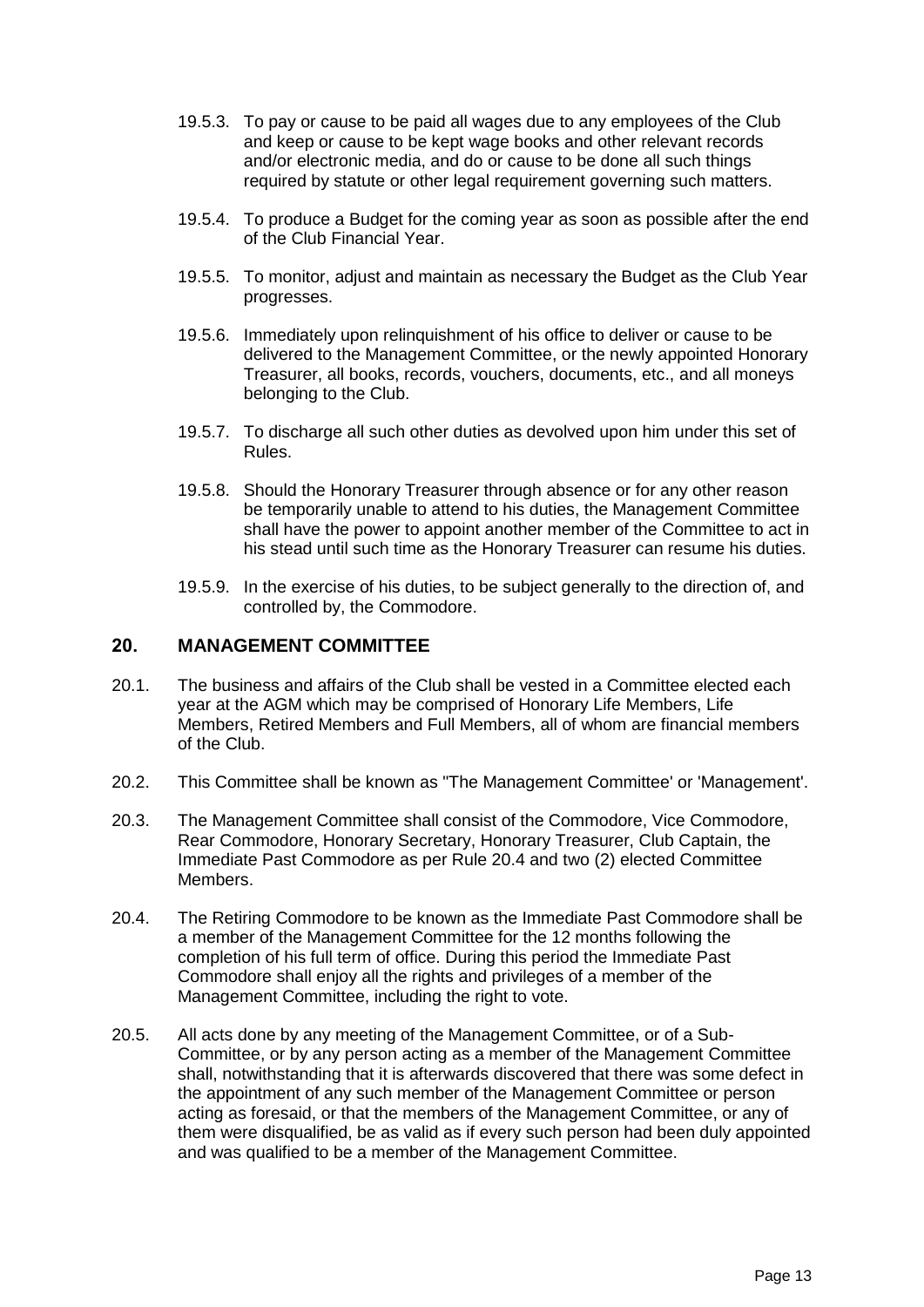- 20.6. A resolution in writing by a majority of the members of the Management Committee, for the time being entitled to receive notice of a meeting of the Management Committee, shall be valid and effectual as if it had been passed at a meeting of the Management Committee duly convened and held. Any such resolution may consist of several documents in like form (which may be an electronic document), each signed or otherwise authorised and sent by or on behalf of one or more members of the Management Committee.
- 20.7. Resolutions may be passed at any General, Special General or Annual General Meetings that direct the Management Committee to re-examine any previous Rule, regulation or By-Law that the members find objectionable or unsuitable.
- 20.8. The members of the Management Committee for the time being acting in relation to any affairs of the Club shall be indemnified and saved harmless out of the funds of the Club from and against all actions, costs, charges, losses, damages and expenses which they or any of them may incur or sustain by reason of any act done or omitted to be done in or about the execution of their duty or supposed duty except to the extent that any such conduct constitutes a crime.

### **21. POWERS OF MANAGEMENT**

- 21.1. Except as otherwise provided by these Rules and subject to resolutions of the members of the Club carried at any General, Annual General or Special General Meeting the Management Committee shall have the power -
	- 21.1.1. To exercise the general control and management of the administration of the affairs, property and funds of the Club.
	- 21.1.2. To exercise the Powers of the Club as stated in Rule 4.
	- 21.1.3. To interpret the meaning of these Rules and any matter relating to the Club on which these Rules are silent.

# **22. DUTIES OF THE MANAGEMENT COMMITTEE**

- 22.1. The Management Committee shall meet at least once every quarter to exercise its functions.
- 22.2. The Management Committee may meet together and regulate its proceedings as it thinks fit, providing always that decisions taken by the Management Committee shall not be inconsistent with this Constitution, or any directions passed by the members at any General, Special General or Annual General Meeting.
- 22.3. A member of the Management Committee shall not vote in respect of any contract or proposed contract with the Club in which he, or any member of his intermediate family, has a vested interest, or any matter arising therefrom.
- 22.4. The Commodore shall preside as Chairman at every meeting of the Management Committee. If there is no Commodore, or if at any meetings he is not present within ten minutes after the time appointed for the meeting, the Vice-Commodore shall be Chairman or if both the Commodore and Vice-Commodore are not present at the meeting then the Rear Commodore shall be Chairman.
- 22.5. If within half an hour from the time appointed for the commencement of a Management Committee meeting a quorum is not present, the meeting, if convened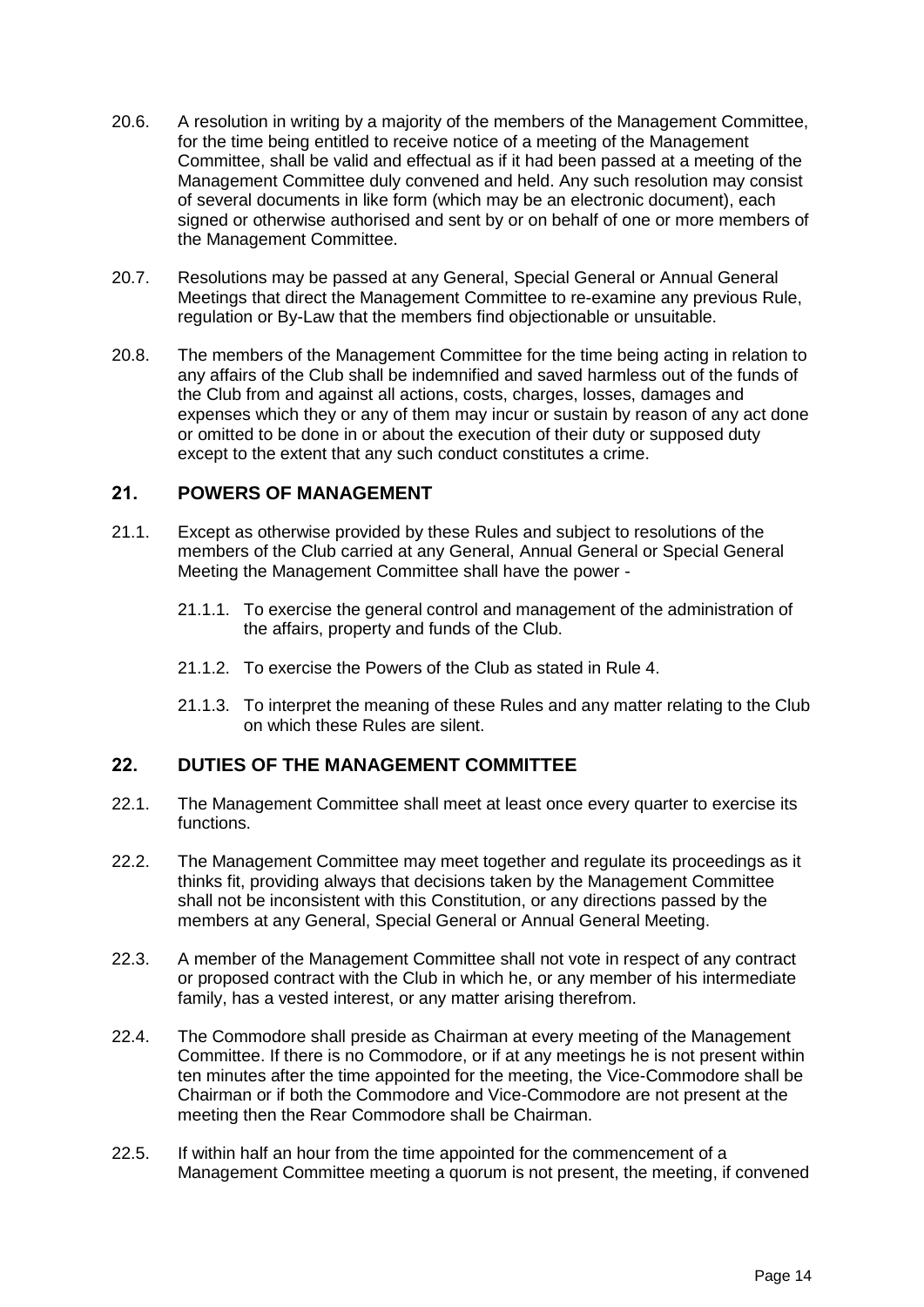upon the requisition of members of the Management Committee, shall lapse. In any other case it shall stand adjourned to the same day in the next week at the same time and place or to such other day and at such other time and place as the Management Committee may determine and if at the adjourned meeting a quorum is not present within half an hour from the time appointed for the meeting, the meeting shall lapse.

22.6. At any Management Committee Meeting or Special Management Committee Meeting the number of Committee Members required to constitute a quorum shall be half of the number of members of the Management Committee as per Rule 20.3.

### **23. SPECIAL MANAGEMENT COMMITTEE MEETINGS**

- 23.1. A special meeting of the Management Committee shall be convened by the Honorary Secretary on the instructions of the Commodore or on the requisition in writing signed by not less than three of the members of the Management Committee, or on the receipt of a written notice of appeal from a prospective member as in Rule 9.5. or where a member is to be dealt with in accordance with Rule 29.
- 23.2. Seven (7) days notice shall be given by the Honorary Secretary to members of the Management Committee of any Special Management Committee Meeting. Such notice shall clearly state the nature of the business to be discussed thereat, together with the reasons for calling this Special Management Committee Meeting.
- 23.3. In exceptional circumstances where there is a need to act before the necessary seven (7) days have elapsed a Special Management Committee Meeting may be called by the Commodore and the Honorary Secretary acting together and making a combined call for a Special Management Committee Meeting to be held within the seven (7) days normally required as per Rule 23.2.

# **24. ELECTION OF THE MANAGEMENT COMMITTEE**

- 24.1. Nominations for the positions referred to in Rule 20.3 shall be in writing, signed by two (2) Honorary Life Members, Life Members or Full Members of the Club of more than twelve (12) months seniority of membership, and by the nominee who shall also have more than twelve (12) months seniority of membership and voting rights as per Rule 6.
- 24.2. Nominations shall be delivered to the Honorary Secretary of the Club fourteen (14) clear days before the Annual General Meeting.
- 24.3. If sufficient nominations for any position are not received by the Honorary Secretary by due date, the Chairman of the Annual General Meeting shall call for nominations from the floor for those members present and qualified to nominate for the remaining vacancies.
- 24.4. In the event of the receipt of more nominations than there are vacancies, then a secret ballot shall be held to fill the positions.
- 24.5. Office bearers thus elected at the Annual General Meeting of the Club shall hold office until the next Annual General Meeting when all shall retire from office but shall be eligible for re-election.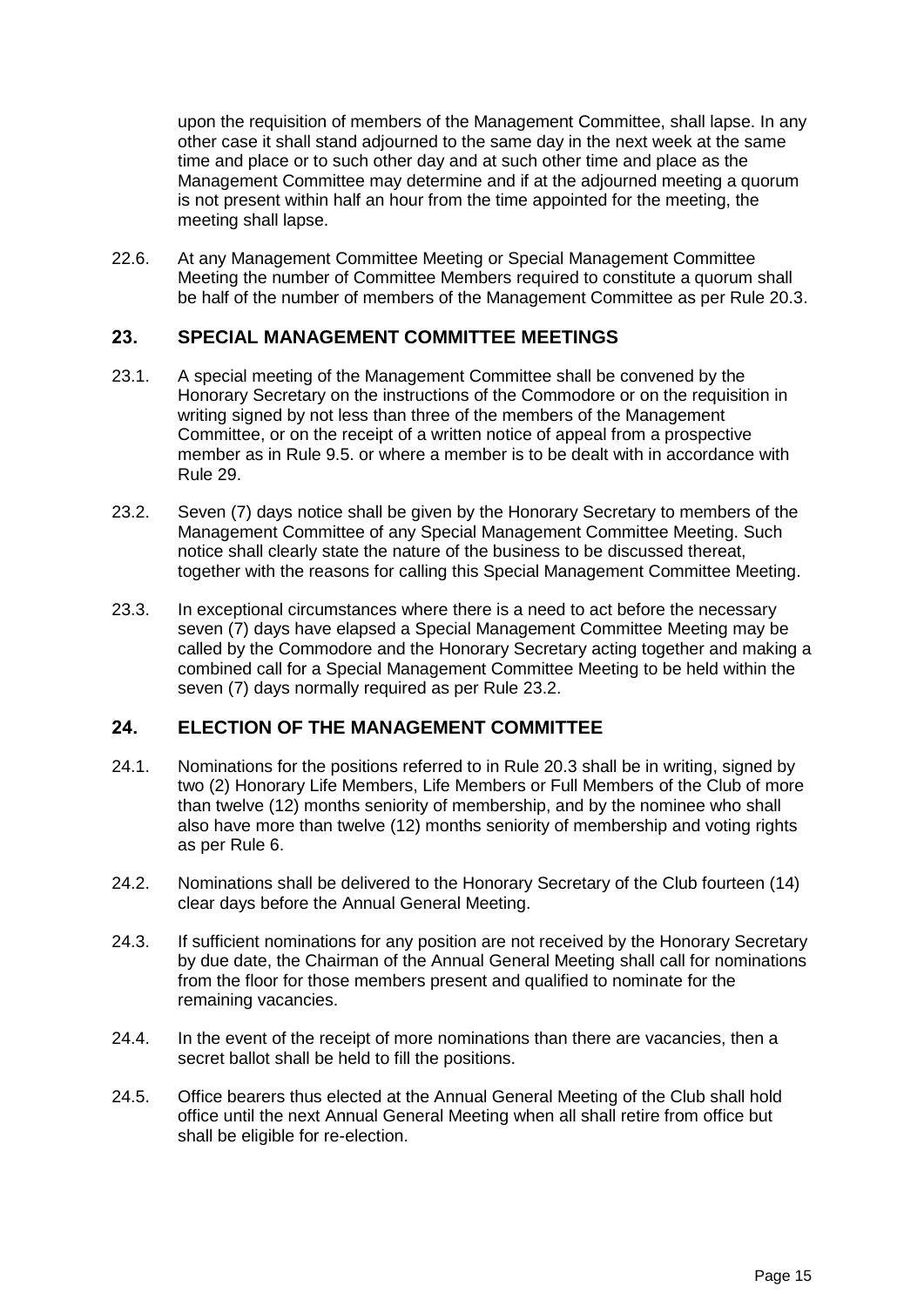- 24.6. The Commodore may occupy the office of the Commodore for a maximum consecutive period of four (4) years (**Maximum Term**) provided that the Commodore may, subject to election to such position pursuant to the provisions of this Constitution, serve an additional period of up to but not exceeding, two (2) years beyond the Ma doubt ximum Term if it is approved by Special Resolution at a General Meeting during the fourth year of service of the Maximum Term.
- 24.7. In no circumstances shall there be two (2) Spouses or Partners or siblings on the Management Committee at any one time and in the event the Honorary Secretary receives more than one (1) nomination for the Management Committee from Spouses or Partners or siblings for any given Club Year, the first to have been received shall be eligible to fill a position on the Management Committee and any subsequent Spouse or Partner or sibling shall not, provided that, if such nominations are received at the same time, the Management Committee shall, by way of secret ballot, resolve which such nomination shall be accepted and which shall not.
- 24.8. For the purposes of Rule 24.7, "Spouses or Partners" means a person who is married to another person who has also nominated to be on the Management Committee for the same Club Year or who is in a de facto or similar relationship with such a person at the time either nomination is received by the Honorary Secretary.

# **25. RESIGNATION FROM MANAGEMENT COMMITTEE**

- 25.1. A member of Management Committee may resign from the Management Committee at any time by giving notice in writing to the Commodore or Honorary Secretary. Such resignation shall take effect at the time such notice is received, unless a later date is specified in the notice, when it shall take effect on that later date.
- 25.2. Such resigned member may not nominate for the same position as he previously held on Management for the remainder of the Club Year nor at the next following Annual General Meeting.
- 25.3. Where a member of Management has requested 'Leave of Absence' due to extenuating circumstances, Rule 25.2 shall not apply should the member's circumstances change so as to allow his nomination for election with the view of returning to Management in the next Club Year.

# **26. EXPULSION FROM MANAGEMENT COMMITTEE**

- 26.1. Should a member of the Management Committee decline to carry out the task allotted to him, or fail to carry out the requirements of the position for which he was elected to the satisfaction of the Commodore and/or other members of the Management Committee, he may be expelled from the Management Committee on the majority vote of the remainder of the Management Committee taken at a Special Management Committee Meeting.
- 26.2. Such vote shall not be taken unless notice informing of the intention to move that the member be expelled from the Management Committee has been given to all members of the Management Committee as per Rule 23.2.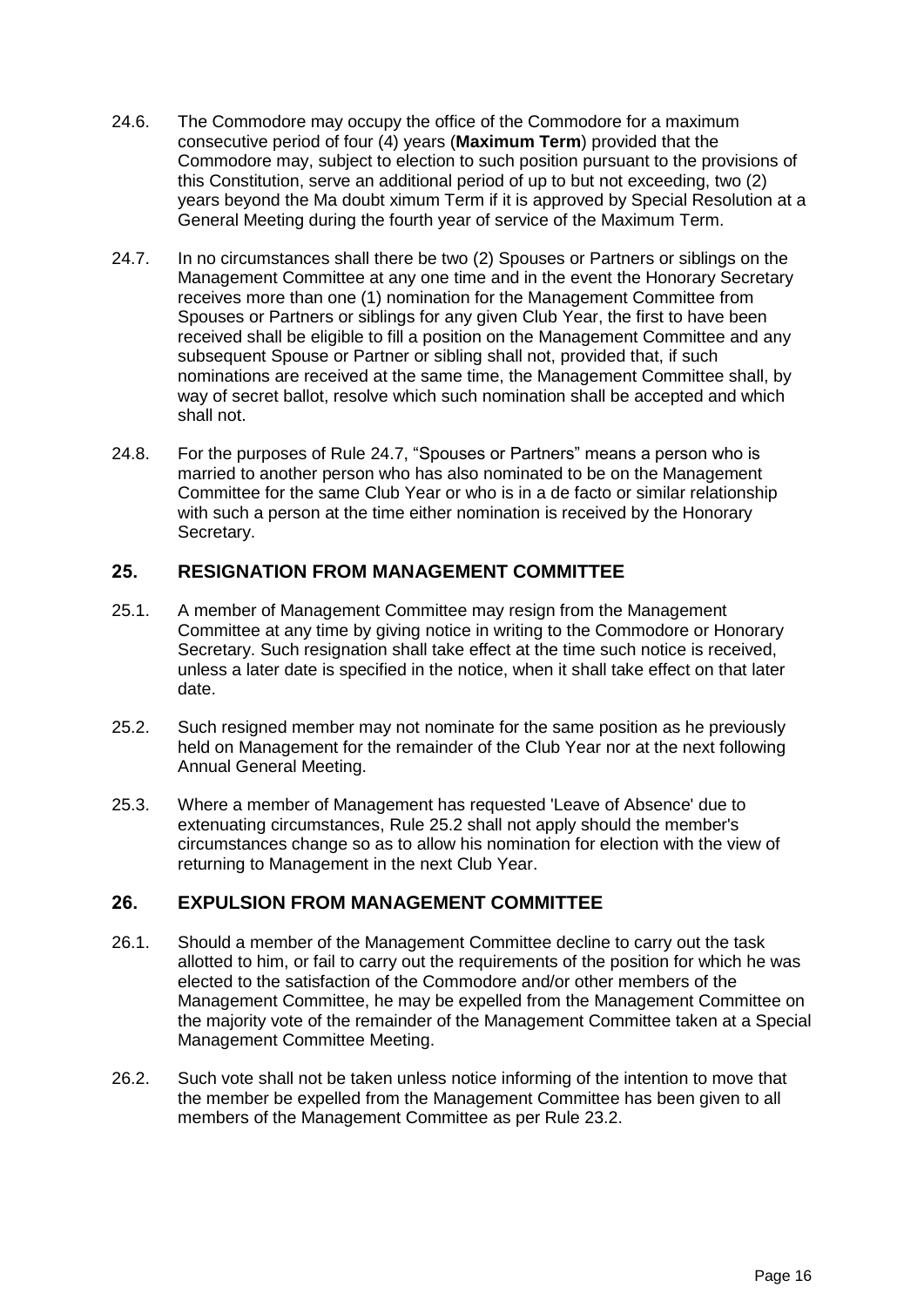- 26.3. The Management Committee member who has been expelled from the Management Committee may apply in writing within thirty (30) days of being so notified to appeal against his expulsion.
- 26.4. The Honorary Secretary shall convene a Special Management Committee meeting as soon as is convenient within three months of receipt of such written notice of appeal against his expulsion from the Management Committee. The member expelled shall be given the opportunity to state his case and to argue against his expulsion.
- 26.5. The decision of this Special Management Committee Meeting called as per Rule 26.4. shall be final.

# **27. VACANCIES ON MANAGEMENT COMMITTEE**

27.1. In the event of any position on the Management Committee becoming vacant from any cause whatsoever during the elected term of office, such vacancy shall be published by the Club as soon as reasonably practicable thereafter, using the usual method of communication with members entitled to vote and filled by election at the next General, Special General or Annual General Meeting whichever comes first provided that, should the Management Committee elect to do so, it may fill such vacancy by the appointment of another member to the Management Committee in which case, the person appointed shall hold that office until the next General, Special General or Annual General Meeting, whichever comes first.

# **28. ATTENDANCE AT MANAGEMENT COMMITTEE MEETINGS**

28.1. If any member of the Management Committee is absent from three (3) consecutive meetings of the Committee without seeking leave of absence his position may be declared vacant.

# **29. CONDUCT COMMITTEE**

- 29.1. Management Committee shall have the power to convene a Conduct Committee consisting of at least three members to examine the conduct of any member who,
	- 29.1.1. infringes any article, regulation, rule or by-law of the Club;
	- 29.1.2. is an undischarged bankrupt;
	- 29.1.3. is convicted of an indictable offence;
	- 29.1.4. fails to comply with any of the provisions of these Rules; or
	- 29.1.5. conducts himself in a manner considered to be injurious or prejudicial to the character or interest of the Club.
- 29.2. A Conduct Committee convened in accordance with Rule 29.1 shall be comprised of the Commodore or in the event the Commodore is in any way involved in the issues to be considered by the Conduct Committee, another member of the Management Committee determined by the Management Committee by majority vote (from which vote the Commodore shall abstain), a member of the Club having more than five years continuous membership in a category that gives voting rights nominated by the member whose conduct is being examined with the third member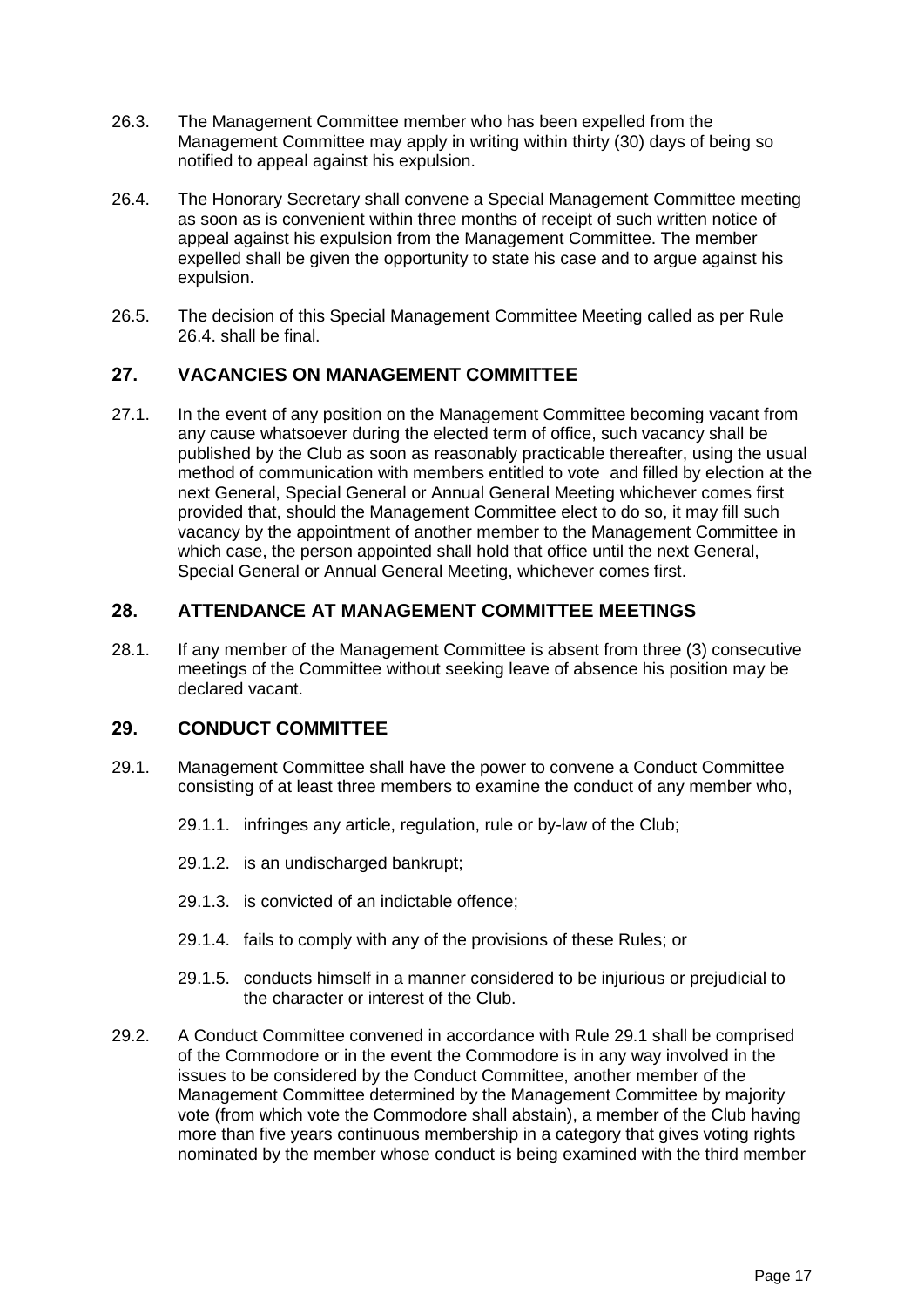being appointed by agreement of the other two members and failing agreement, by the Management Committee by majority, secret vote.

- 29.3. A Conduct Committee shall act in accordance with any relevant By-Law and report its findings to the Management Committee.
- 29.4. No member of the current Management Committee shall sit on the Conduct Committee other than as provided for in Rule 29.2.
- 29.5. The decision of the Management Committee (in the determination of which any member of the Management Committee who is on the Conduct Committee shall abstain) which considers the report and the recommendations of the Conduct Committee shall be final.

#### **30. SUB-COMMITIEES**

- 30.1. Management Committee may, at its discretion appoint or dissolve Sub-Committees as may be considered necessary from time to time.
- 30.2. The Commodore shall appoint such Members as he thinks fit to Chair these Sub-Committees.
- 30.3. All Sub-Committees will meet as directed by the Management Committee, but in no circumstances at any greater intervals than three (3) months.
- 30.4. The Management Committee may delegate any of its powers to a properly constituted Sub-Committee. Any Sub-Committee so formed shall in the exercise of the powers so delegated conform to any regulations that may be imposed on it by the Management Committee and have regard to this Constitution and all Club By-Laws.
- 30.5. Sub-Committees may meet and adjourn as they think proper, having due regard to Rule 30.3.
- 30.6. Any, and all Sub-Committees so formed shall conform to any relevant By-Law relating to the conduct and powers of Sub-Committees.

### **31. BY-LAWS**

- 31.1. The Management Committee may from time to time make, amend or repeal By-Laws for the internal management of the Club, provided always that the By-Laws are not inconsistent with these Rules.
- 31.2. Any By-Law may be added to, amended or rescinded by a resolution carried by a simple majority vote of the members at an Annual General Meeting, Special General Meeting or General Meeting.
- 31.3. Advice of any action taken under the provisions of the foregoing Rules 31.1 and 31.2 shall be published as soon as reasonably practicable thereafter and reported to the succeeding General Meeting.
- 31.4. Copies of By-Laws shall be made available to members on application.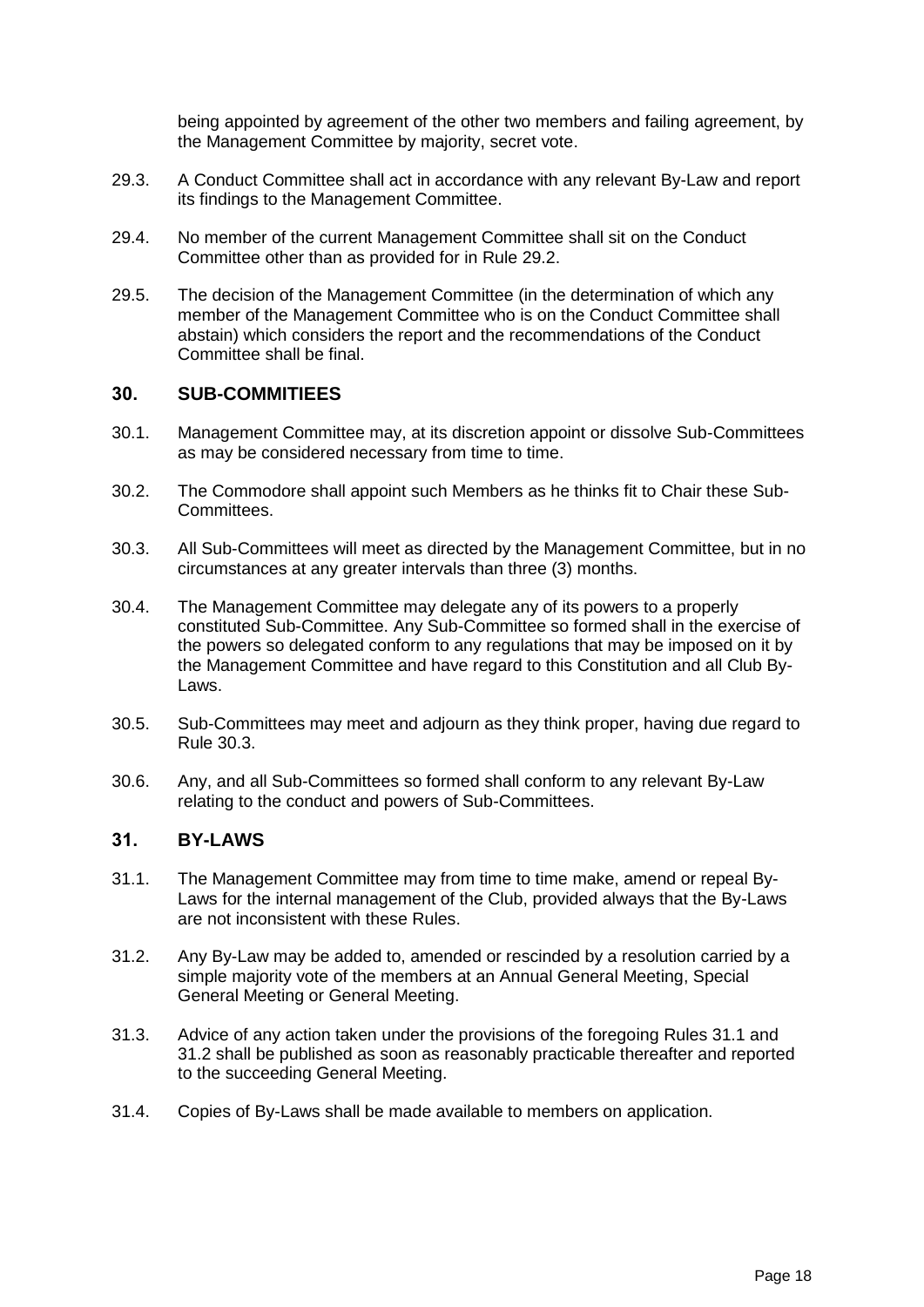# **32. STANDING ORDERS**

32.1. A set of Standing Orders, Rules of Debate and Voting Procedures may be formulated and approved by the Management Committee from time to time for use in the general conduct and control of all Club meetings.

### **33. CONFLICT OF INTEREST**

- 33.1. To prevent any conflict of interest occurring, no nomination for Management Committee or any properly constituted Sub Committee shall be accepted for any member whose spouse, partner or member of his immediate family is employed by the Club in any permanent or casual position.
- 33.2. Should such a liaison or marriage occur during his Term of Office on the Management Committee or Sub-Committee, either the Committee Member or the employee shall resign forthwith.

### **34. SPECIAL INTEREST GROUPS**

- 34.1. Management Committee may, at its discretion, approve the formation of Special Interest Groups.
- 34.2. Participation in those Special Interest Groups is open to all categories of Club membership.
- 34.3. The prime requisite for the recognition of such a group shall be:
	- 34.3.1. The activity that is to be the main focus of the Group shall be clearly identifiable as a legitimate and logical activity in a boating club.
	- 34.3.2. There shall be sufficient members of the Group to constitute a viable operating unit.
- 34.4. Special Interest Groups may elect their own officers provided the most senior officer, in terms of authority and title, must be either an Honorary Life Member, Life Member or Full Member and all other officers must be approved by the Management Committee.
- 34.5. The Management Committee may delegate any of its powers as it sees fit to a Special Interest Group. Such delegation may be either as a standing arrangement or for a specific purpose and may be rescinded at the Management Committee's discretion.
- 34.6. Special Interest Groups do not constitute separate legal entities and all property used or aquired by a Special Interest Group shall be the property of the Club (including any funds).
- 34.7. Should the Club incur any particular costs or expenses payable to a third party organisation such as a national body involved in the regulation or conduct of the activities conducted by that Special Interest Group which are solely related to the activities of members of that Special Interest Group, notwithstanding anything else in this Constitution, the Management Committee may approve and resolve that a levy be imposed on all members of that Special Interest Group to recover the costs or expenses thereof.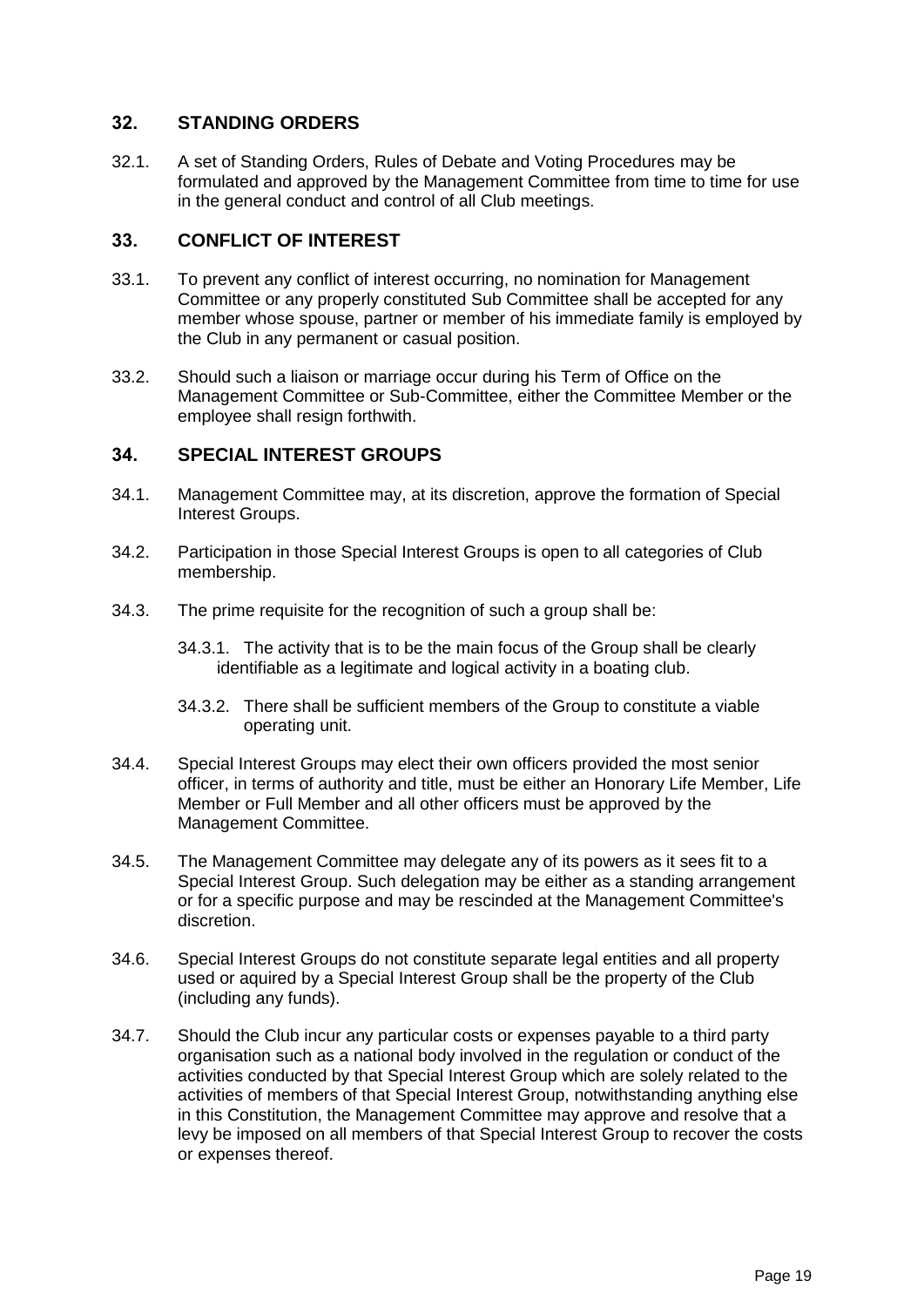34.8. Procedures for the operation of the Special Interest Groups shall be set out in an appropriate By-Law.

### **35. ANNUAL GENERAL MEETING**

- 35.1. The Annual General Meeting will be held within six (6) months of the end of each financial year of the Club.
- 35.2. The Business to be transacted at every Annual General Meeting shall be:
	- 35.2.1. The receiving of the Management Committee's report and the statement of income and expenditure, assets and liabilities and mortgages, charges and securities affecting the property of the association for the preceding financial year,
	- 35.2.2. The receiving of the auditor's report upon the books and accounts for the preceding financial year;
	- 35.2.3. The receiving of the Special Interest Groups reports.
	- 35.2.4. The election of members of the Management Committee.

35.2.5. Motions of which at least fourteen (14) days notice has been given.

### **36. SPECIAL GENERAL MEETINGS**

- 36.1. The Honorary Secretary shall convene a Special General Meeting by posting Notice of the meeting -
	- 36.1.1. When directed to do so by the Commodore or Management Committee; or
	- 36.1.2. On the requisition in writing signed by not less than one half of the members presently on the Management Committee or not less than the number of members of the Club which constitute a Quorum at meetings as per Rule 42. Such requisition shall clearly state the reasons why such a Special General Meeting is being convened and the nature of the business to be transacted thereat.
- 36.2. Notice of the calling of a Special General Meeting shall be placed in a prominent position on the Club Notice Board, and be published by the Club using the usual means of communication with members entitled to vote, prior to the holding of the Special General Meeting.
- 36.3. Such notice as per Rule 36.2 shall contain the reasons for the calling of the Special General Meeting and the nature of the business to be transacted thereat and give members not less than fourteen (14) prior notice of the meeting.

### **37. GENERAL MEETINGS**

37.1. In addition to the Annual General Meeting and any Special General Meetings, one additional General Meeting shall be held within one (1) month of half way through each Club Year and additional General Meetings may be held at such times as and as often as the Management Committee deems appropriate from time to time.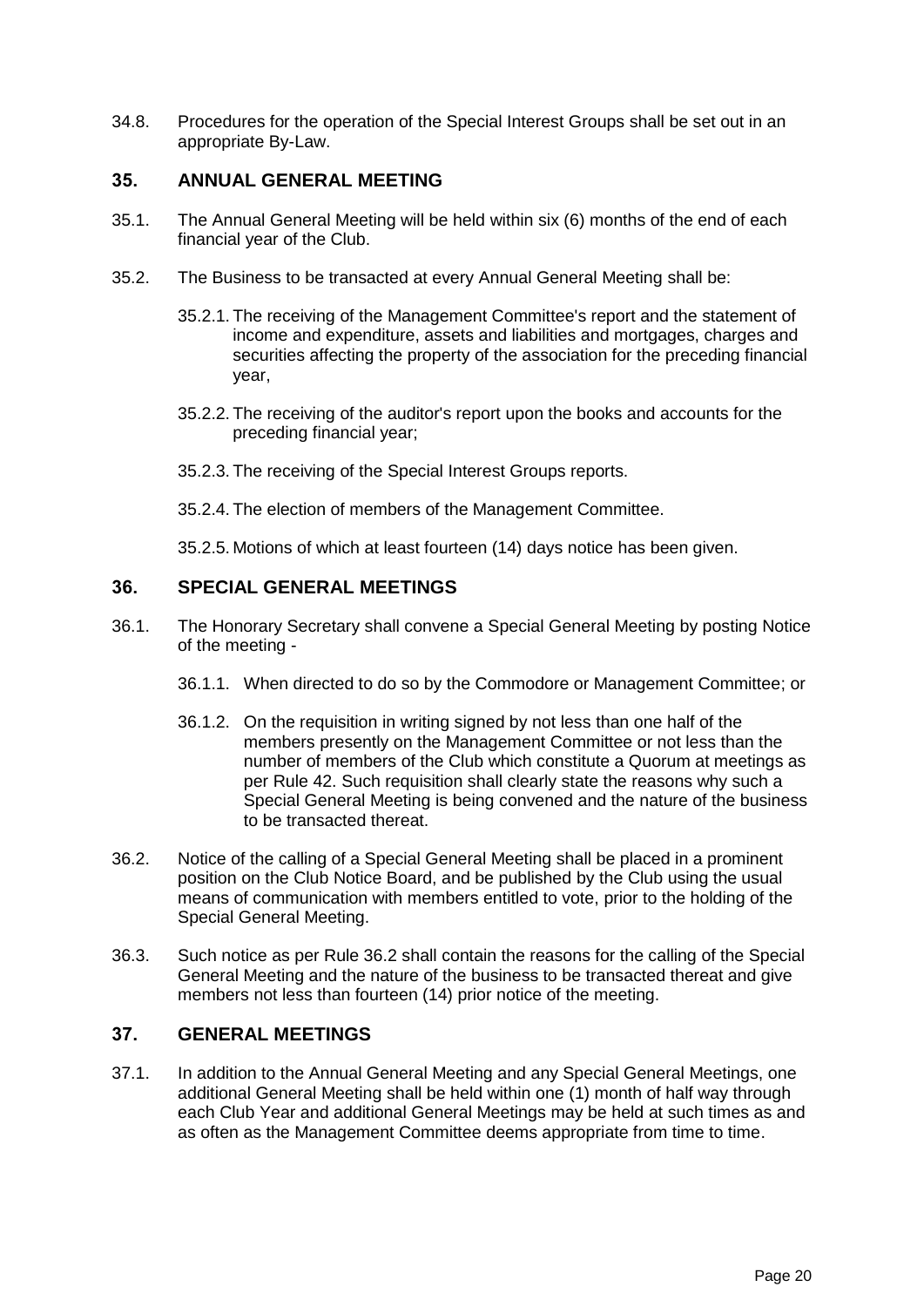# **38. NOTICE OF GENERAL, SPECIAL GENERAL AND ANNUAL GENERALMEETINGS**

- 38.1. Notice of all General Meetings, Special General Meetings and Annual General Meetings shall be advertised by the Club using the usual means of communication to members entitled to vote prior to the meeting taking place.
- 38.2. Notice of any such General Meeting shall be given not less than fourteen (14) days prior to the meeting by the Club using the usual means of communication with members entitled to vote and shall also be posted on the Club noticeboard. The agenda of each meeting will be prepared by the Honorary Secretary in accordance with Rule 19.4.
- 38.3. A member will only be entitled to vote at any General Meeting, Special General Meeting or Annual General Meeting if they are a current member of a class of membership entitled to vote, are not at that time suspended and are not in arrears with respect to payment of their Annual Subscription.

### **39. ADJOURNMENT OF MEETINGS**

39.1. The Chairman may, with the consent of any meeting at which a quorum is present and shall, if so directed by the meeting, adjourn the meeting from time to time and from place to place, but no business shall be transacted at any adjourned meeting other than the business left unfinished at the meeting from which the adjournment took place. When a meeting is adjourned for fifty days or more, notice of the adjourned meeting shall be given as in the case of an original meeting.

### **40. CHAIRMAN OF MEETINGS**

- 40.1. Unless otherwise provided by these Rules at every Annual General, Special General or General Meeting, the Commodore shall preside as Chairman or if there is no Commodore, or he is not present within fifteen (15) minutes after the time appointed for the holding of the meeting, or is unwilling to act, the Vice-Commodore shall be the Chairman, or if the Vice-Commodore is not present or is unwilling to act, the Rear-Commodore shall be the Chairman, or if the Rear-Commodore is not present or is unwilling to act, the members present shall elect one of their number to be Chairman of the meeting.
- 40.2. The Chairman shall maintain order and ensure the meeting is conducted in a proper and orderly manner in accordance with Rule 32.

# **41. PROXY VOTES AND VOTING AT GENERAL MEETINGS**

- 41.1. No proxy votes will be accepted at any meeting held by the Club.
- 41.2. In addition to voting by attending in person, a member entitled to vote at any General Meeting, Special Meeting or Annual General Meeting, may alternatively vote in relation to any resolution contained in any Notice of Meeting by a direct vote without physically attending the General Meeting. A "direct vote" means a vote delivered prior to the meeting in question, to the Honorary Secretary, by hand, post, facsimile or other electronic means approved by the Management Committee from time to time. The Management Committee may from time to time, specify the form, method and timing of casting a direct vote at a General Meeting, Special Meeting or Annual General Meeting, in order for the vote to be valid.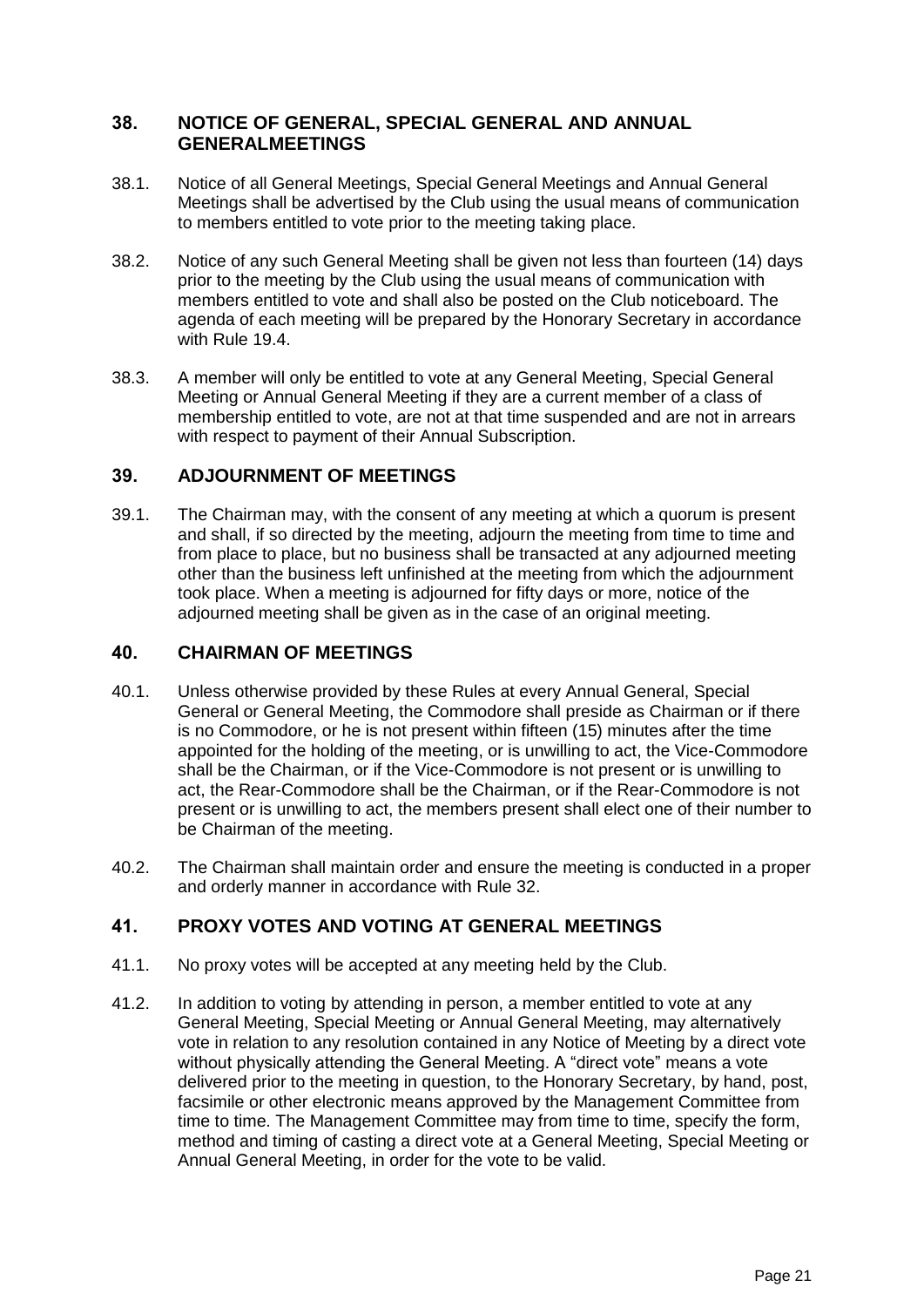# **42. QUORUM AT MEETINGS**

42.1. A. At any Annual General, Special General or General Meeting the number of members eligible to vote required to constitute a quorum shall be twice the number of members elected to the Management Committee plus one (1) member eligible to vote at that meeting at the most recent Annual General Meeting.

B. For the avoidance of doubt, for the purposes of determining the quorum at any Annual General, Special General or General Meeting, any member of the Management Committee elected at the most recent Annual General Meeting who is present at the meeting for which the quorum is being determined, shall be counted.

- 42.2. For the purpose of calculating a quorum, a member who does not attend a meeting in person but is otherwise entitled to vote at the meeting in question, will be deemed to be in attendance, including for the purpose of calculating a quorum, if they have cast a valid, direct vote in relation to a resolution contained in the Notice of Meeting for that meeting.
- 42.3. No business shall be transacted at any Annual General, Special General or General Meeting unless a quorum of members entitled to vote is present at the time when the meeting proceeds to business.
- 42.4. If within half an hour from the time appointed for the commencement of an Annual General, Special General or General Meeting a quorum is not present, the meeting, if convened upon the requisition of members of the Management Committee, shall lapse. In any other case it shall stand adjourned to the same day in the next week at the same time and place, or to such other day and at such other time and place as the Management Committee may determine. If at the adjourned meeting a quorum is not present within half an hour from the time appointed for the meeting, the members present shall be considered a quorum.

# **43. FUNDS AND ACCOUNTS**

- 43.1. The funds of the Club shall be banked in the name of the Club in accredited Financial Institutions as the Management Committee may front time to time direct.
- 43.2. Proper records shall be kept and maintained either in written, printed or electronic form in the English language showing correctly the financial affairs of the Club and the particulars usually shown in records of a like nature
- 43.3. All moneys shall be banked as soon as practicable after receipt thereof.
- 43.4. Subject to Rule 43.8, all accounts shall only be paid by the Club with the prior, written (which may be electronic) approval of the Honorary Treasurer and at least one other Officer of the Club or in the absence or unavailability of the Honorary Treasurer, two (2) other Officers of the Club. The form of approval shall be determined from time to time by the Management Committee.
- 43.5. Cheques shall be crossed "not negotiable" except those in payment of petty cash, which may be open.
- 43.6. The Management Committee shall determine the amount of petty cash which shall be kept for daily use.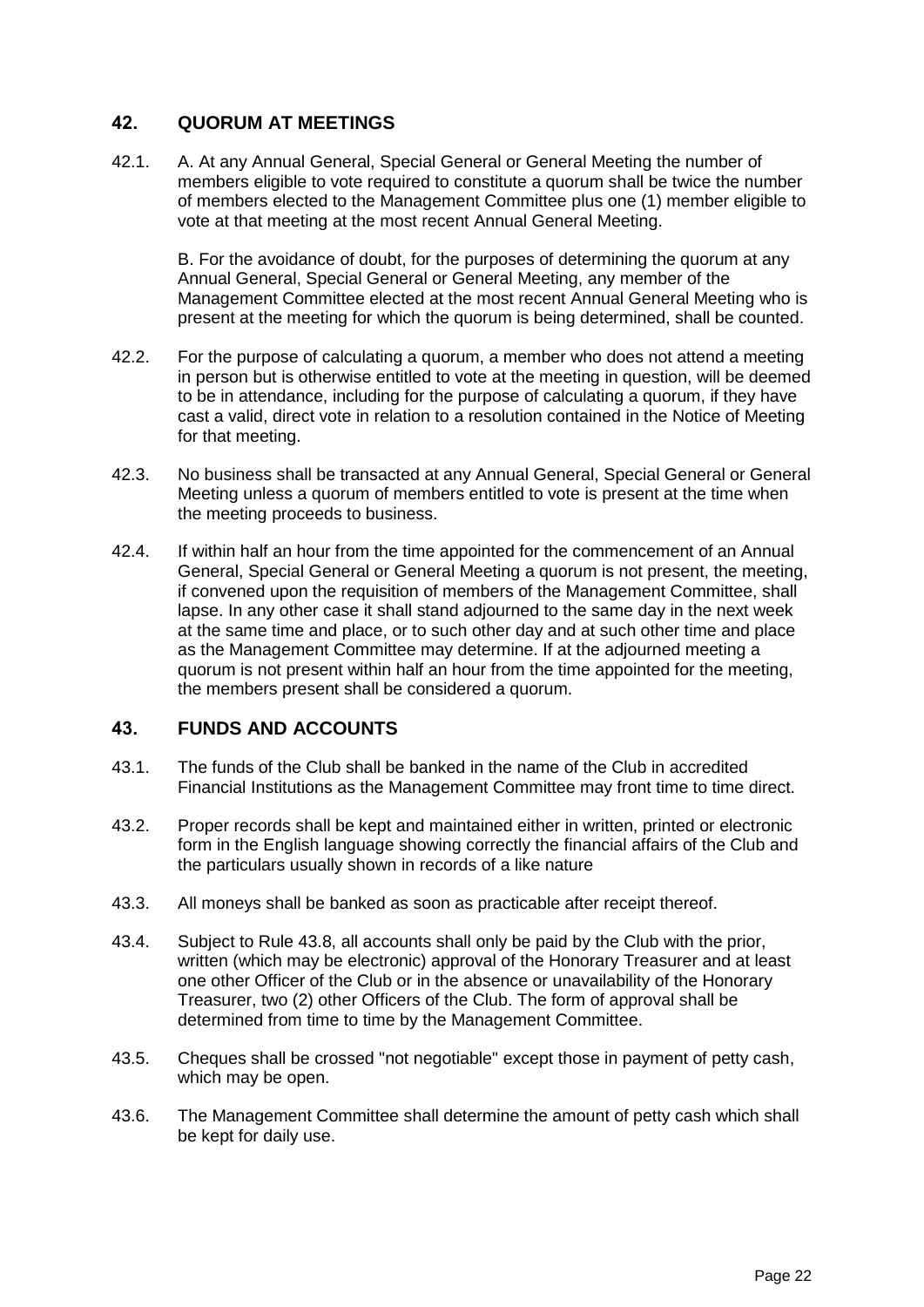- 43.7. Subject to clause 43.4, the normal signatories to the Club's Banking and Cheque Accounts, Bills, Notes, Contracts and Documents shall be any two (2) of three (3), consisting of the Commodore, Honorary Secretary and Honorary Treasurer.
- 43.8. The Management Committee may, at its discretion, decide to add an extra name to those authorised to sign or approve payments on behalf of the Club within a particular, nominated financial value, for example but without limitation, a Club Manager. Such extra signatory shall be entitled to authorise or approve payments within that nominated financial value but shall not otherwise be entitled to approve or authorise payment as the sole signatory in relation to which he must obtain the signature or written (which may be electronic) approval or authorisation of each transaction from at least one Officer of the Club.
- 43.9. As soon as practicable after the end of each financial year the Honorary Treasurer shall cause to be prepared a statement containing particulars of:
	- 43.9.1. The income and expenditure for the financial year just ended; and
	- 43.9.2. The property assets and liabilities and of all mortgages, charges and securities affecting of the Club at the close of that year.
- 43.10. All such statements shall be examined by the auditor who shall present a report upon such audit to the Honorary Secretary prior to the holding of the Annual General Meeting next following the financial year in respect of which such audit was made.
- 43.11. The income and property of the Club whencesoever derived shall be used and applied solely in promotion of its objects and in the exercise of its powers as set out herein. No portion thereof shall be distributed, paid or transferred directly or indirectly by way of dividend, bonus or otherwise by way of profit to, or amongst, the members of the Club.

Provided that nothing herein contained shall prevent the payment in good faith of interest to any such member in respect of money advanced by them to the Club or otherwise owing by the Club to them or of remuneration to any officers or servants of the Club or to any member of the Club or other person in return for any services actually rendered to the Club. Provided further that nothing herein contained shall be constructed so as to prevent the payment or repayment to any member of out of pocket expenses, money lent, or reasonable and proper rent for premises demised or let to the Club.

43.12. Any financial member with voting rights is entitled to a copy of a monthly financial accounts summary and annual accounts at any reasonable and convenient time, upon fourteen (14) days previous notice given to the Honorary Secretary.

# **44. FINANCIAL YEAR**

44.1. The financial year of the Club shall close on the 30th April each year.

# **45. AUDITOR**

45.1. An Auditor, who must be a qualified accountant registered by the Queensland Public Accountants Registration Board and also registered as a Company Auditor by the Queensland Corporate Affairs Commission, shall be appointed annually by the Management Committee.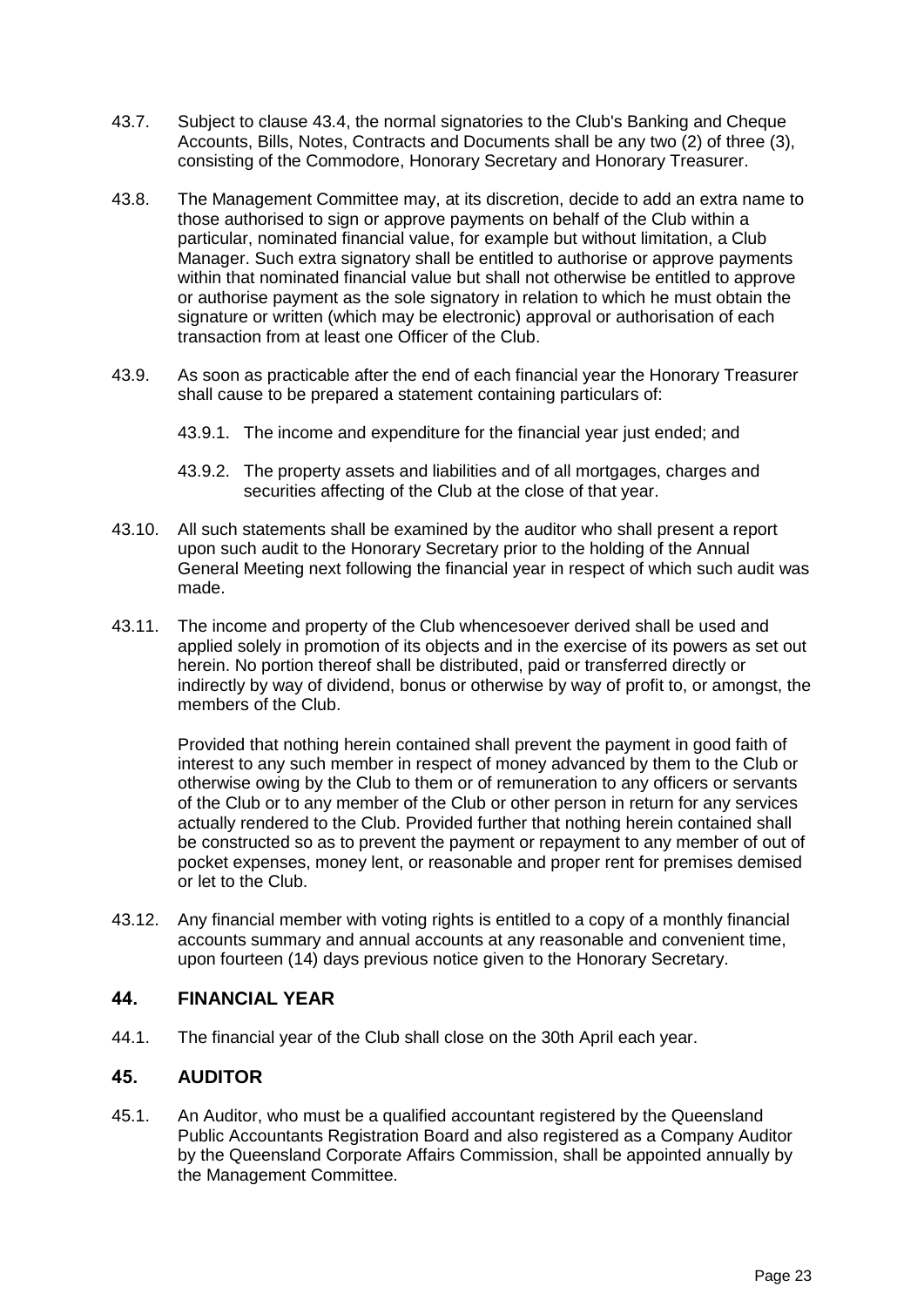- 45.2. The Auditor so appointed may not be a member of the Club.
- 45.3. Such Auditor shall audit the accounts and have power to call for the production of all records, electronic media, books, papers, accounts, receipts and documents relating to the affairs of the Club at any time.
- 45.4. The Management Committee shall have power to fill any temporary vacancy in the office of the Auditor, for the balance of period remaining.
- 45.5. The Auditor shall be paid such fee as may be agreed to by Management Committee from time to time.

### **46. DISTRIBUTION OF SURPLUS ASSETS**

46.1. If the Club is wound up in accordance with the *Associations Incorporation Act 1981*, and subsequent revisions and amendments, and there remains, after satisfaction of all its debts and liabilities, any property whatsoever, the same shall not be paid or distributed among the members of the Club, but shall be given or transferred to some other institution or institutions having objects similar to the objects of the Club which shall prohibit the distribution of its or their income and properly among its or their members to an extent at least as great as is imposed on the Club or by virtue of Rule 43.11. such institution or institutions to be determined by the members of the Club.

### **47. DOCUMENTS**

- 47.1. The Management Committee shall provide for the safe custody of books, documents, instruments of title, electronic media containing Club records and securities of the Club.
- 47.2. Electronic 'backups' of the Club's Financial, Wages and Membership records contained in electronic media form shall be kept in safe custody that is sufficiently remote from the storage place of the originals so as to provide adequate protection in case of fire or similar mishap that could destroy or damage the originals.

# **48. ALTERATION OF THE CONSTITUTION**

- 48.1. Subject to the provisions of the *Associations Incorporation Act 1981*, and subsequent revisions and amendments, these Rules may be amended, rescinded or added to from time to time by a special resolution passed by a majority of not less than three quarters of the members present and entitled to vote at any Annual General, Special General or General Meeting.
- 48.2. When it is proposed to make alterations to this Constitution, prior notice of the meeting at which changes to the Constitution are to be put to the members, shall be placed on the Club Notice Board and published by the Club using the usual means of communication with members entitled to vote.
- 48.3. Where possible details of the proposed change(s) shall be included on such notice and communicated to members entitled to vote using the usual means of communication with them.
- 48.4. When the changes are substantial and are unable to be included on the Club Notice Board full details of the proposed changes shall be made available, on request, from the Club Office.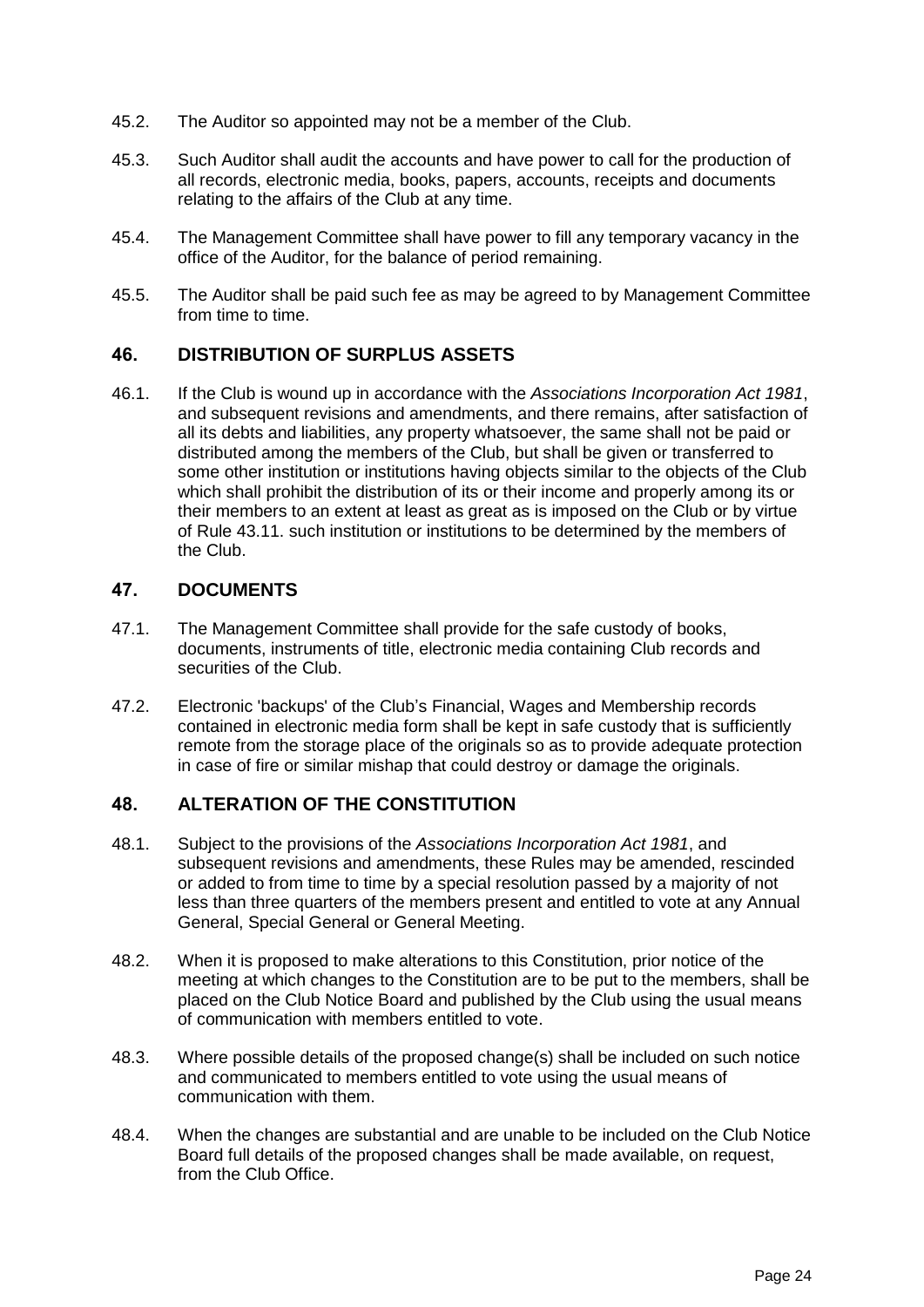- 48.5. When the proposed changes are substantial and/or far reaching in their effects, at least fourteen (14) days notice should be given.
- 48.6. Within three (3) months of the date of the passing of the special resolution the appropriate form and the prescribed fee must be lodged with the Office of Fair Trading, Brisbane. An amendment, repeal or addition is valid only if it is registered by the chief executive administering the Act.

### **49. DRESS RULES**

49.1. Members shall not present themselves in the Club House unless suitably attired in accordance with the 'Rig of the Day' as defined by it Management Committee in the relevant By-Law from time to time.

#### **50. GENERAL**

- 50.1. The Club shall be non-political and non-sectarian and such matters shall not be discussed at any meeting of the Club.
- 50.2. No member shall give the address of the Club in any advertisement or use the Club for business purposes.
- 50.3. No pamphlet or advertisement shall be laid on any table or exhibited in any part of the Club except with the permission of the Management Committee.
- 50.4. No member shall give any money or gratuity to any of the servants of the Club.
- 50.5. No member shall send any servant of the Club out of the Club premises upon errands or for any other purpose other than in pursuit of Club business.
- 50.6. No member shall be entitled to any benefit or advantage not shared equally by every other member of the same Membership Category.
- 50.7. No list or partial list of members shall be made available by the Club or its servants to any person, institution or organisation for commercial activities.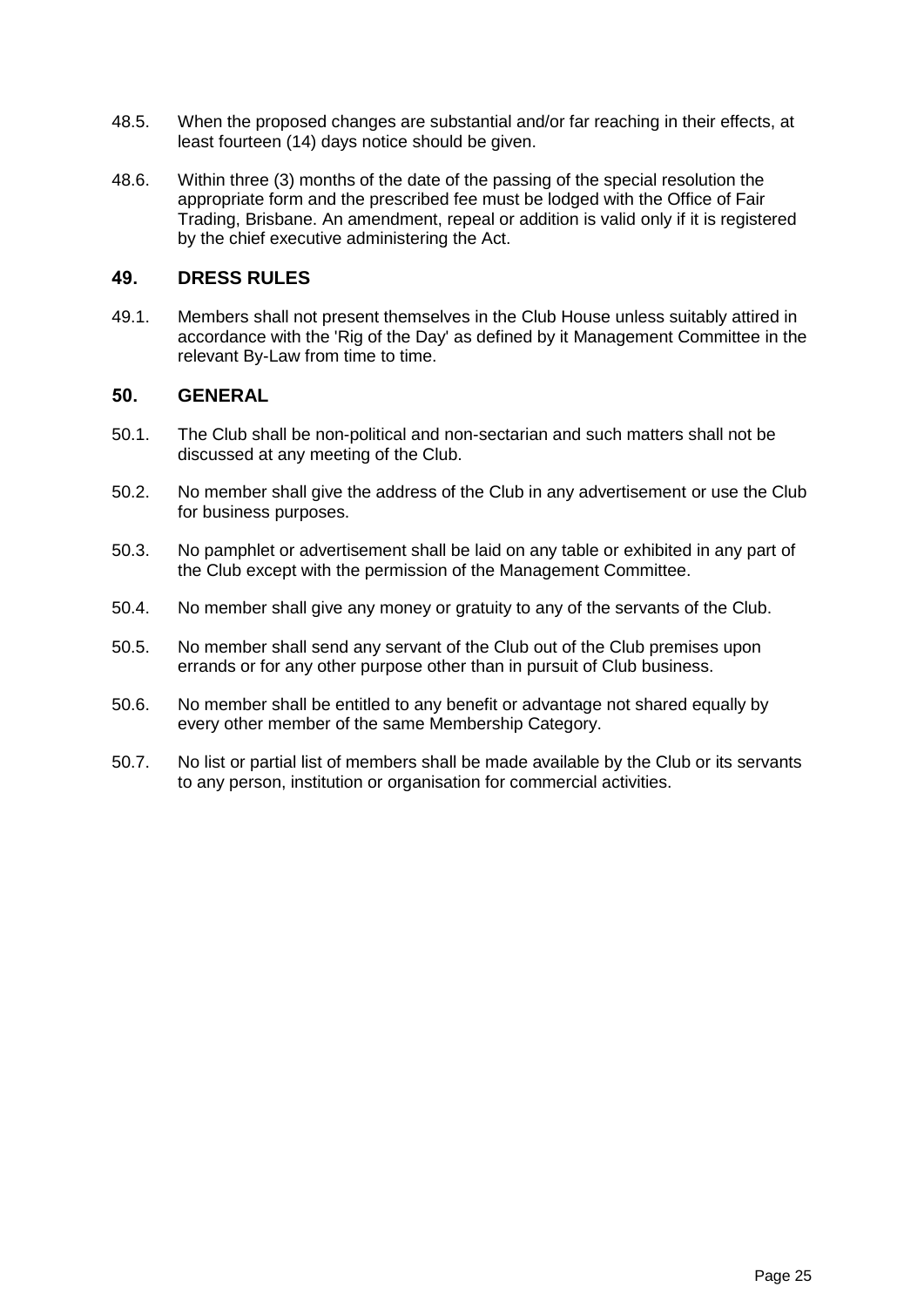|                                              | <b>INDEX</b>   |                |  |
|----------------------------------------------|----------------|----------------|--|
| <b>Subject</b>                               | Rule           | Page           |  |
| Auditor                                      | 45             | 23             |  |
| Admission & Rejection of Members             | 9              | 8              |  |
| Attendance at Management Meetings            | 28             | 17             |  |
| <b>Adjournment of Meetings</b>               | 39             | 21             |  |
| <b>Annual General Meeting</b>                | 35             | 20             |  |
| <b>Alteration to the Constitution</b>        | 48             | 24             |  |
| By-Laws                                      | 31             | 18             |  |
| <b>Chairman of Meetings</b>                  | 40             | 21             |  |
| <b>Classes of Membership</b>                 | 6              | 5              |  |
| <b>Conduct Committee</b>                     | 29             | 17             |  |
| <b>Conflict of Interest</b>                  | 33             | 19             |  |
| Definitions                                  | 2              | $\overline{2}$ |  |
| <b>Distribution of Surplus Assets</b>        | 46             | 24             |  |
| Documents                                    | 47             | 24             |  |
| <b>Dress Rules</b>                           | 49             | 25             |  |
| <b>Duties of Management Committee</b>        | 22             | 14             |  |
| Duties of Office bearers                     | 19             | 11             |  |
| <b>Election of Management Committee</b>      | 24             | 15             |  |
| <b>Expulsion from Management Committee</b>   | 26             | 16             |  |
| <b>Financial Year</b>                        | 44             | 23             |  |
| <b>Funds &amp; Accounts</b>                  | 43             | 22             |  |
| General                                      | 50             | 25             |  |
| <b>General Meetings</b>                      | 37             | 20             |  |
| Joining Fees & Annual Subscriptions          | 8              | $\overline{7}$ |  |
| <b>Marina Visitors</b>                       | 17             | 10             |  |
| <b>Management Committee</b>                  | 20             | 13             |  |
| <b>Membership Applications</b>               | $\overline{7}$ | $\overline{7}$ |  |
| <b>Membership Restriction</b>                | 13             | 9              |  |
| Notice of Meetings                           | 38             | 21             |  |
| Name                                         | 1              | $\overline{2}$ |  |
| Objects                                      | 3              | $\overline{2}$ |  |
| <b>Office Bearers</b>                        | 18             | 10             |  |
| Powers                                       | 4              | 3              |  |
| Powers of Management                         | 21             | 14             |  |
| <b>Proxy Votes</b>                           | 41             | 21             |  |
| <b>Qualifications for Membership</b>         | 5              | 5              |  |
| <b>Quorum at Meetings</b>                    | 42             | 22             |  |
| <b>Register of Members</b>                   | 10             | 8              |  |
| <b>Resignation of Membership</b>             | 11             | 9              |  |
| <b>Reciprocal Rights</b>                     | 4.23           | 5              |  |
| <b>Resignation from Management Committee</b> | 25             | 16             |  |
| Rules & Regulations.                         | 15             | 9              |  |
| Sub-Committees.                              | 30             | 18             |  |
| <b>Special General Meeting</b>               | 36             | 20             |  |
| <b>Special Interest Groups</b>               | 34             | 19             |  |
| <b>Special Management Meetings</b>           | 23             | 15             |  |
| <b>Standing Orders</b>                       | 32             | 19             |  |
| <b>Termination of Membership</b>             | 12             | 9              |  |
| Transfer of Membership & Membership          | 14             | 9              |  |
| Vacancies on Management Committee            | 27             | 17             |  |
| <b>Visitors</b>                              | 16             | 10             |  |
|                                              |                |                |  |